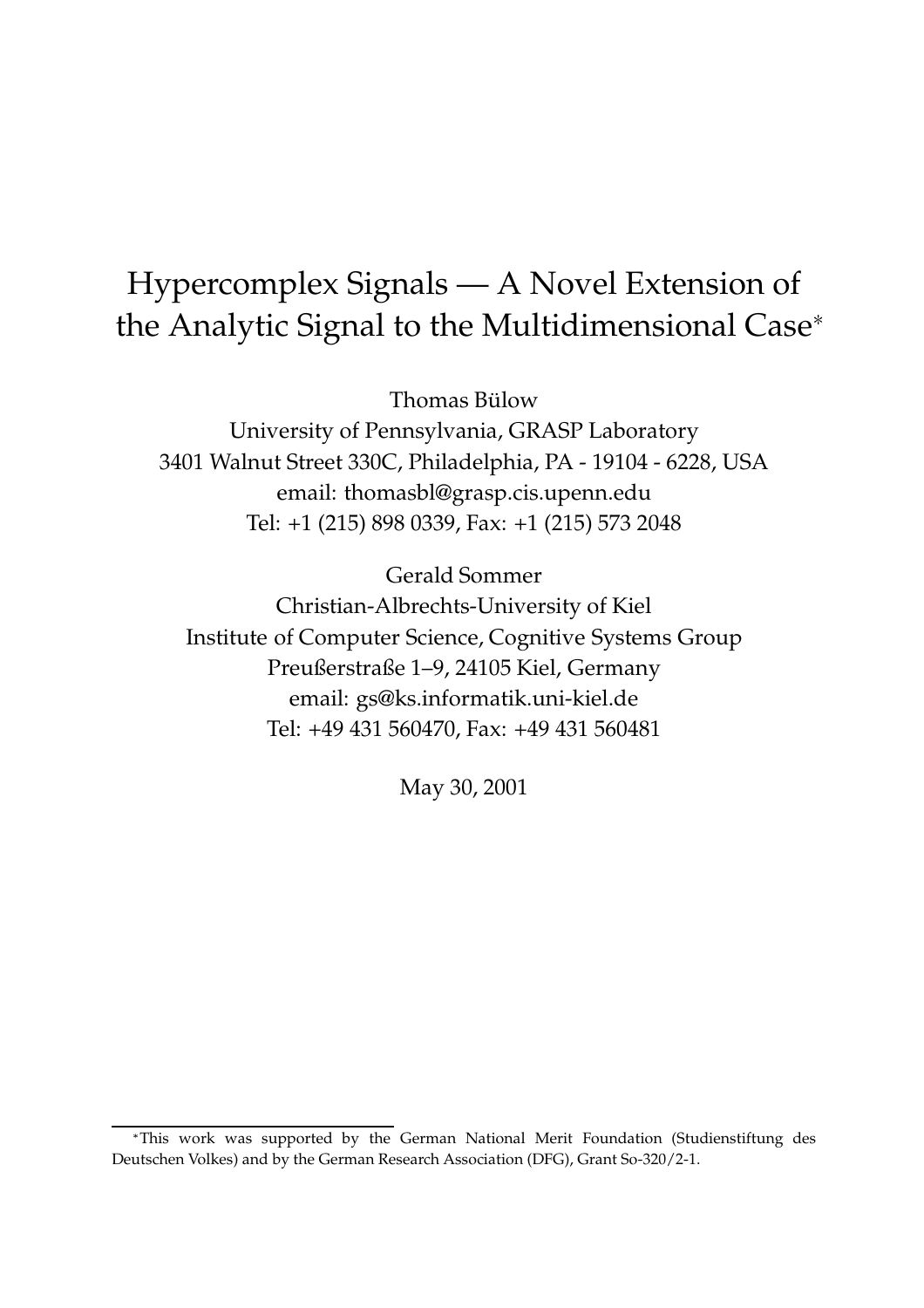#### **Abstract**

The construction of Gabor's complex signal – also known as the analytic signal – provides direct access to a real 1-D signal's local amplitude and phase. The complex signal is built from a real signal by adding its Hilbert transform – which is a phase-shifted version of the signal– as imaginary part to the signal. Since its introduction the complex signal has become an important tool in signal processing, with applications for example in narrow-band communication. Different approaches to an  $n$ -D analytic or complex signal have been proposed in the past. We review these approaches and propose the hypercomplex signal as a novel extension of the complex signal to <sup>n</sup>-D. This extension leads to a new definition of local phase which reveals information on the intrinsic dimensionality of the signal. The different approaches are unified by expressing all of them as combinations of the signal and its partial and total Hilbert transforms. Examples are shown which clarify how the approaches differ in their definitions of local phase and amplitude. An example is provided for the 2-D hypercomplex signal, which shows how the novel phase concept can be used in texture segmentation.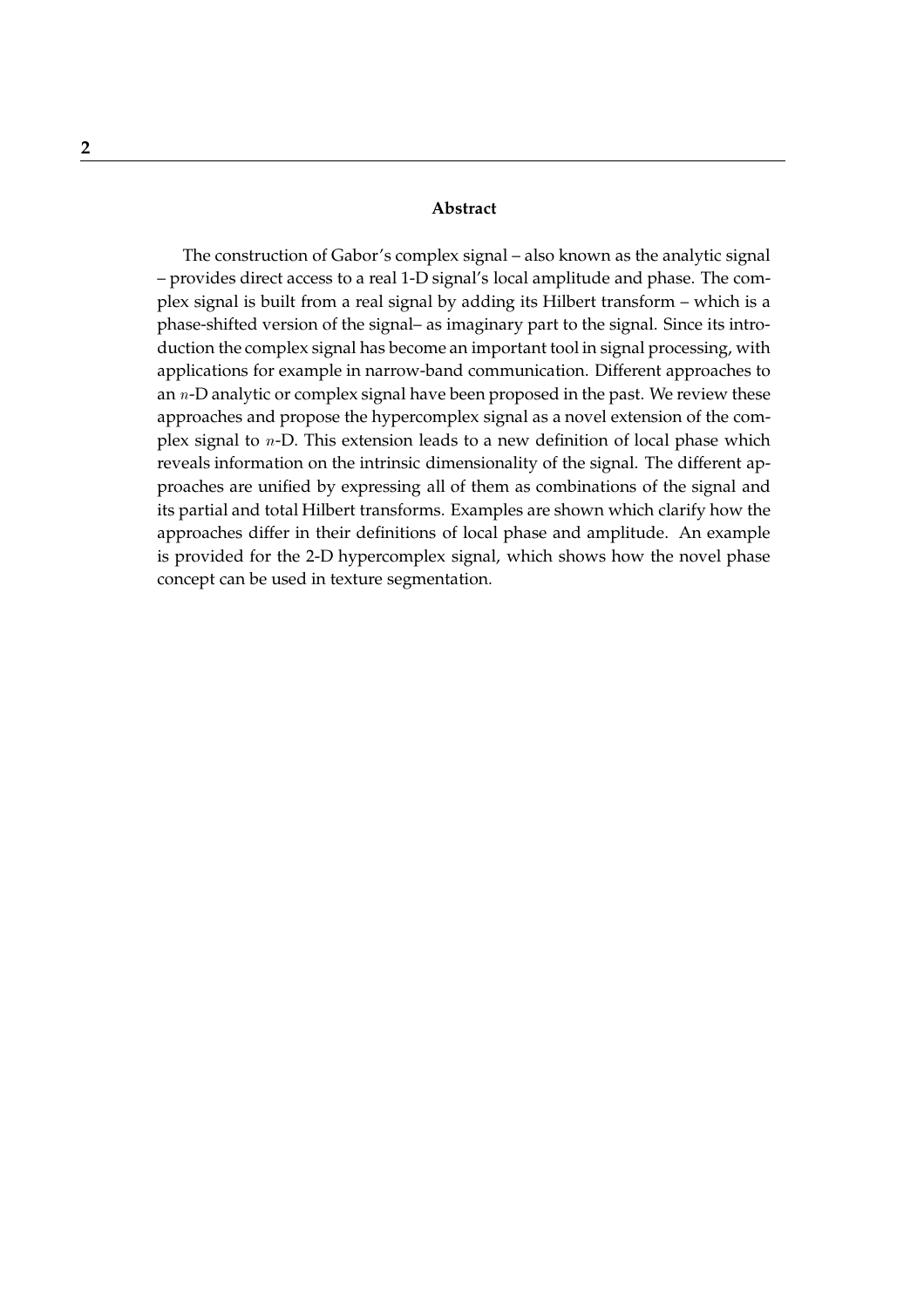### **1 Introduction**

Since the introduction of the *complex signal* of a real one-dimensional (1-D) signal by D. Gabor in 1946 [1] this construction has become an important tool in 1-D signal processing. The complex signal is constructed by suppressing all negative frequency components of a real signal. This results in a complex signal which is the sum of the given real 1-D signal and a purely imaginary component which is the Hilbert transform of the original signal. The Hilbert transform performs a phase shift of the signal by  $-\pi/2$ . From the complex signal the local amplitude (the *envelope*), and the local phase of the original signal can be derived as modulus and angular argument, respectively. Today the term *analytic signal* is sometimes used instead of the term *complex signal* which was coined by Gabor himself. We will use the term complex signal in the following. In applications often Gabor filters are used, which yield an approximation of the complex signal of a bandpass filtered version of the input signal (see, e.g., [2] and [3]). Among others, the complex signal has found applications in narrow-band communication [4], NMR-spectroscopy [5], geophysics [6, 7], and image-processing. The latter application area indicates that there is the need of a definition of the complex signal for multidimensional signals. In this article we review known ways to define the complex signal of such signals. Furthermore we introduce hypercomplex signals which are a novel extension of the complex signal to <sup>n</sup>-D.

In image processing the most common definition of the complex signal is the line-wise calculation of the 1-D complex signal. This results from the definition of negative frequencies with respect to one half plane of the frequency domain. Line-wise evaluation is suitable for intrinsically 1-D signals, which vary merely along the preselected orientation. Generalizing a definition given by Krieger and Zetzsche [8] for 2-D signals, we call an *n*-D signal f intrinsically *m*-dimensional if it is constant with respect to  $n - m$ orthogonal orientations (see figure 1).



Figure 1: From left to right: an intrinsically 0-D, 1-D and 2-D signal.

Formally, a signal  $f : \mathbb{R}^n \to \mathbb{R}$  is of intrinsic dimension m if it can be expressed as

$$
f(\boldsymbol{x}) = g(\boldsymbol{A}\boldsymbol{x}), \quad g: \mathbb{R}^m \to \mathbb{R}
$$

for some real  $m \times n$  matrix  $\boldsymbol{A}$  and no other  $l \times n$  matrix with  $l < m$ .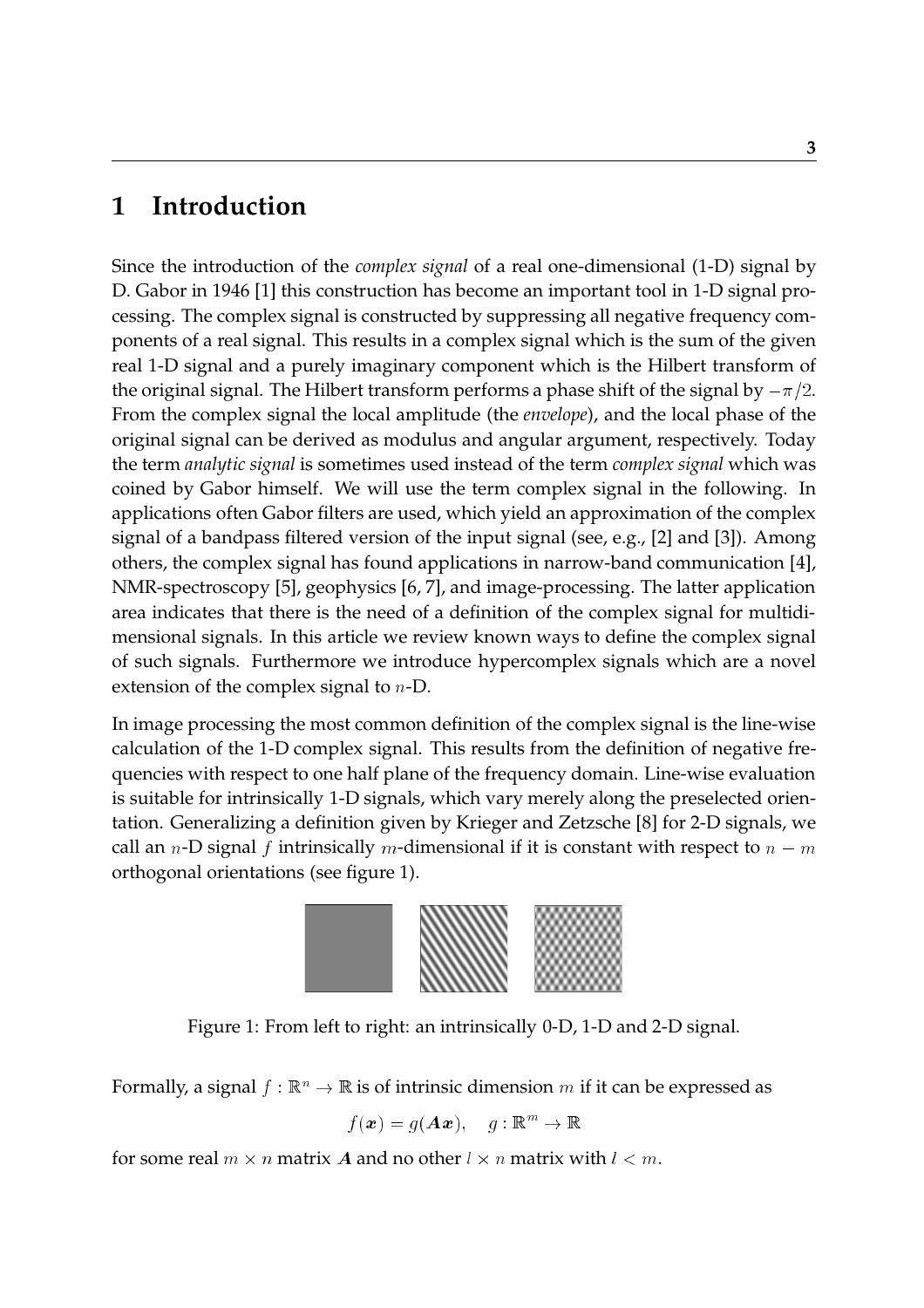An approach to the complex signal which takes into account the fact that multidimensional signals are generally not intrinsically 1-D is the complex signal with single orthant spectrum introduced by Hahn [9]. Following this approach  $2^{n-1}$  complex signals of an <sup>n</sup>-D signal must be evaluated in order to be able to reconstruct the original signal. We introduce the hypercomplex signal, which is based on a combination of Hahn's complex signal with single orthant spectrum and hypercomplex Fourier transforms [10]. The original signal can be reconstructed from the hypercomplex signal by simply taking its real part.

As mentioned above in 1-D the polar representation of the complex signal yields access to the local amplitude and the local phase of the signal. In image processing the intrinsically 1-D local phase can, e.g., be used to classify straight features into lines and edges. Oppenheim and Lim [11] showed that the main information content of an image lies in its phase components. Recently Kovesi used phase congruence, i.e., the degree of congruence of the local phase over several scales for the detection of features in images [12].

We compare the consequences the different definitions of the complex or hypercomplex signal have on the notions of local amplitude and local phase. It turns out that in 2-D the hypercomplex signal leads to a novel type of local phase which is related to the intrinsic dimensionality of the signal. We investigate this phase explicitly and show how it can be of use in image processing applications.

In Sect. 2 we recap the main definitions and properties of the 1-D complex signal. In Sect. 3 the known approaches towards an  $n$ -D complex signal are presented and compared with respect to the reconstructability of the original signal from the complex signals. In Sect. 4 hypercomplex Fourier transforms are introduced with special emphasis on the 2-D transform which is the quaternionic Fourier transform (QFT). Hypercomplex Fourier transforms are used in Sect. 5 in order to define the hypercomplex signal. Based on the 2-D hypercomplex signal (the *quaternionic signal*) the local quaternionic phase of a signal is introduced. In Sect. 6 the different complex signals are compared to the hypercomplex signal and examples of the resulting definitions of the local amplitude and the local phase are given. It is shown that the phase of the quaternionic signal presents a new feature. An application of this phase to texture segmentation is presented.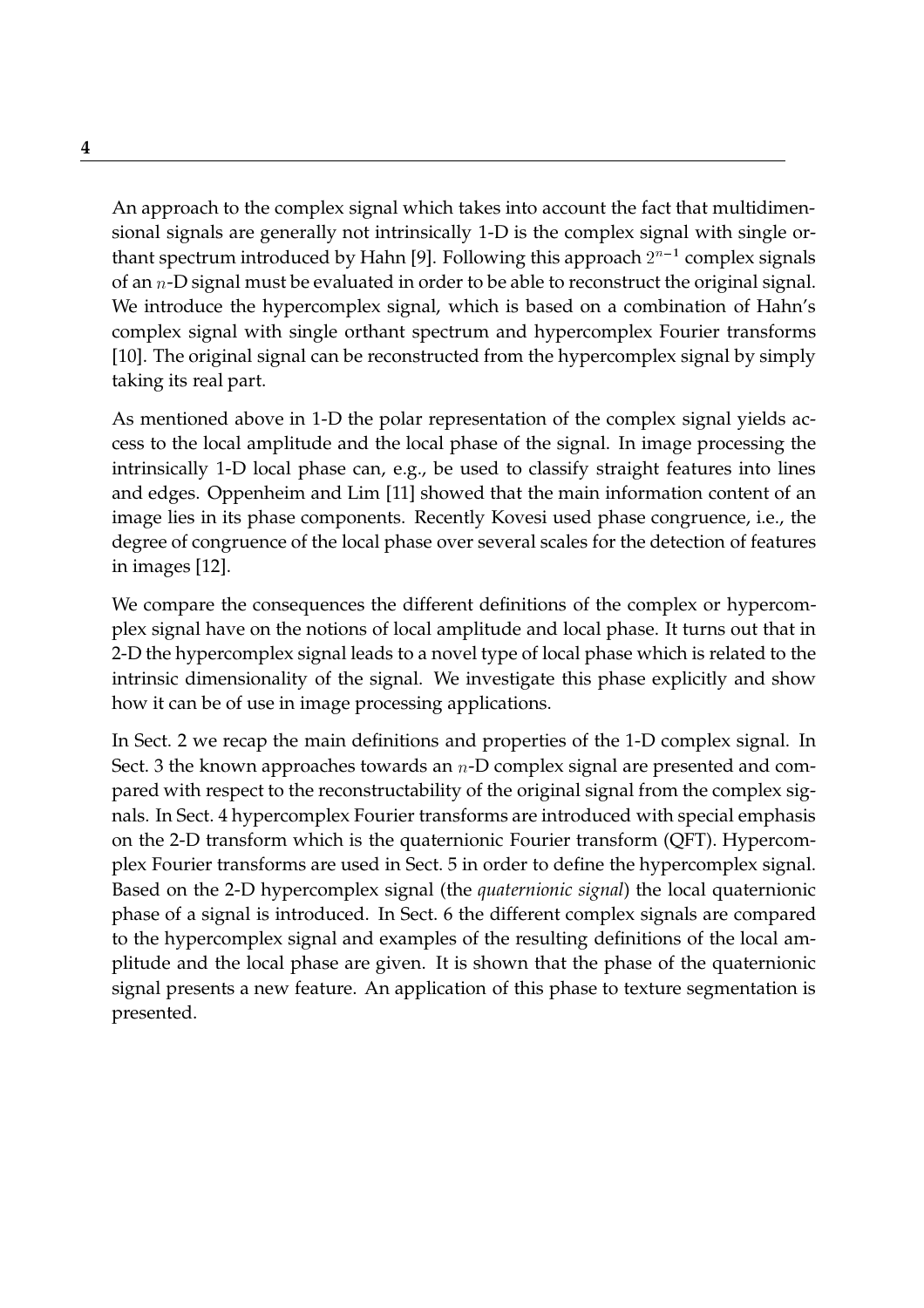### **2 The 1-D Complex Signal**

Before delving into the  $n$ -D domain, we will recap the main definitions concerning the 1-D complex signal. First the 1-D Hilbert transform is defined. The complex signal is defined as the sum of the signal and its Hilbert transform as imaginary part.

**Definition 1** *The Hilbert transform*  $f_{Hi}$  *of a real* 1-D *signal*  $f$  *is given by* 

$$
f_{Hi}(x) = f(x) * \frac{1}{\pi x},\tag{1}
$$

*where denotes convolution.*

On the right-hand side of (1) Cauchy's principle value of the integral has to be evaluated:

$$
f_{Hi}(x) = \frac{1}{\pi} V.p. \int_{\mathbb{R}} \frac{f(\xi)}{x - \xi} d\xi \tag{2}
$$

$$
= \frac{1}{\pi} \lim_{\epsilon \to 0} \left( \int_{-\infty}^{x-\epsilon} \frac{f(\xi)}{x-\xi} d\xi + \int_{x+\epsilon}^{\infty} \frac{f(\xi)}{x-\xi} d\xi \right).
$$
 (3)

In the frequency domain the Hilbert transform is given by

$$
F_{Hi}(u) = -i \operatorname{sign}(u) F(u) \text{ with } \operatorname{sign}(u) = \begin{cases} 1 & \text{if } u > 0 \\ 0 & \text{if } u = 0 \\ -1 & \text{if } u < 0 \end{cases}, \tag{4}
$$

where F and  $F_{Hi}$  are the Fourier transforms of f and  $f_{Hi}$ , respectively. As mentioned above the Hilbert transform is used as a tool for phase shifting the signal by  $-\pi/2$ . There is the following vivid explanation for this effect of the Hilbert transform: Every signal  $f$  can be represented as a linear combination of pure frequency components  $\cos(2\pi ux + \varphi)$ . The phase shifted version of this is  $\sin(u)\sin(2\pi ux + \varphi)$  and can be derived from the cosine function by applying the operator  $-\frac{1}{2\pi |u|}$ д  $\frac{\partial}{\partial x}$   $\circ\!\!-\!\!\bullet -i\frac{u}{|u|}=-i\text{sign}(u).$ The latter is identical to the transfer function of an ideal Hilbert transformer.<sup>1</sup>

The complex signal  $f_A$  of f is the sum of the original signal and the phase shifted signal, where the shifted signal is added as imaginary part<sup>2</sup>:

$$
f_A(x) = f(x) + if_{Hi}(x) = f(x) * \left(\delta(x) + \frac{i}{\pi x}\right).
$$
 (5)

<sup>&</sup>lt;sup>1</sup>We use the symbolic notation  $f \circ \bullet F$  or  $f(x) \circ \bullet F(u)$  in order to express that F is the Fourier transform of  $f$ .

<sup>&</sup>lt;sup>2</sup>Sometimes the Hilbert transform is defined with an opposite sign (e.g., in [13]). In these cases the complex signal is defined as  $f_A = f - i f_{Hi}$ , such that the complex signal is the same in both conventions.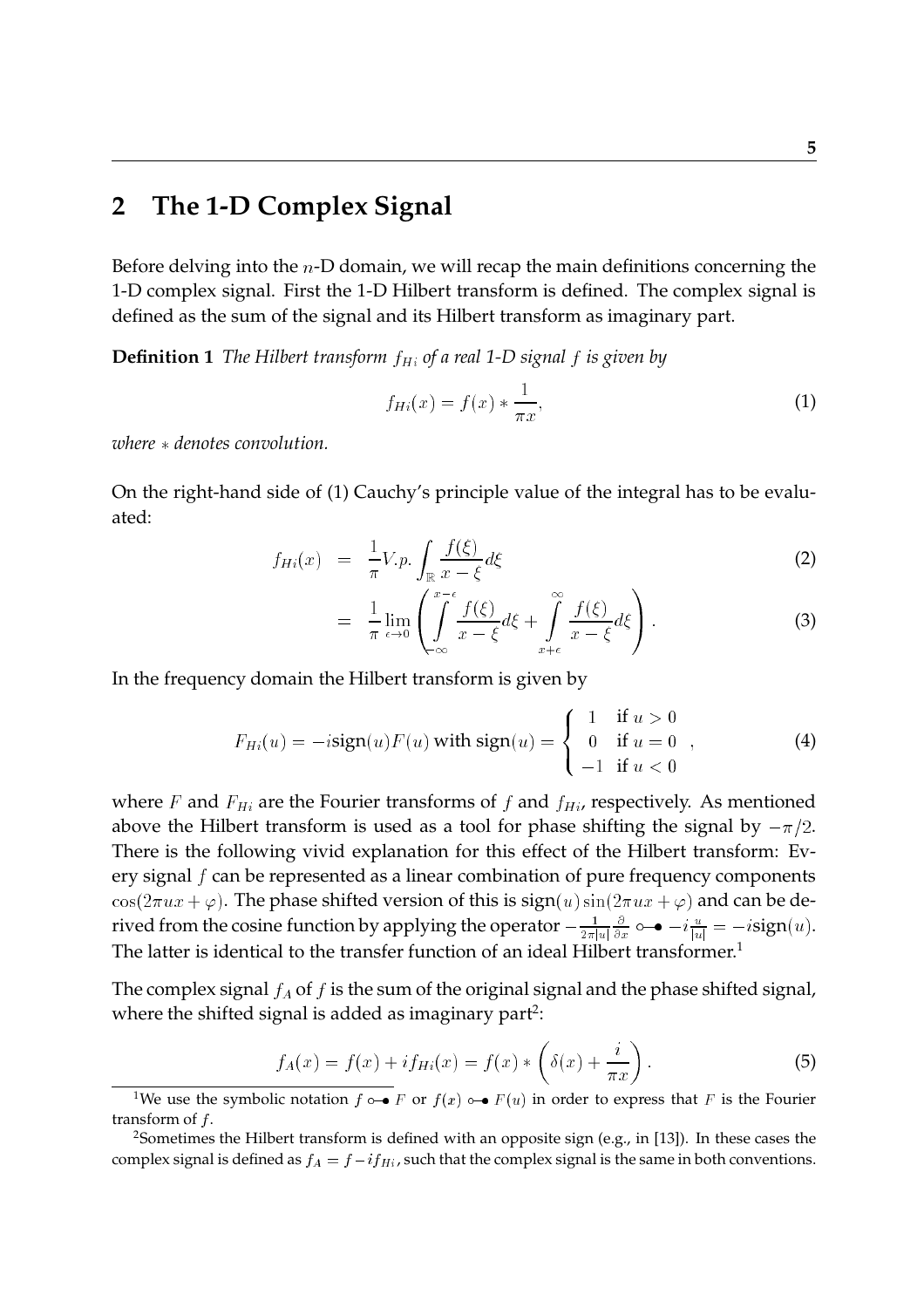In frequency domain this reads

$$
f_A(x) \circ \mathbf{P}_A(u) = F(u) + i F_{Hi}(u)
$$
  
=  $F(u)(1 + sign(u)).$  (6)

Thus,  $F_A(u) = 0$  if  $u < 0$ ,  $F_A(u) = 2F(u)$  if  $u > 0$ , and  $F_A(0) = F(0)$ .

Writing  $f_A$  in exponential form  $f_A(x) = |f_A(x)| \exp(i\phi(x))$  yields immediate access to the *local amplitude*  $|f_A(x)|$  and the *local phase* ( $\phi(x)$  smod  $2\pi$ ) of f. The local phase is uniquely defined in an interval of length  $2\pi$ . In the following we will always deal with intervals centered around 0:  $\phi(x) \in [-\pi, \pi)$ . Therefore we define the symmetric modulo operator (a smod b) :=  $((a + b/2) \mod b) - b/2$ . As a simple example we find the complex signal of the cosine function  $f(x) = \cos(2\pi ux), u > 0$  to be the complex exponential  $f_A(x) = \exp(i2\pi ux).$ <sup>3</sup> I.e., we obtain a constant local amplitude of  $|f_A(x)| =$ 1 and a linear local phase  $\phi(x) = (2\pi u x \text{ smod } 2\pi)^4$ .

### **3 The** <sup>n</sup>**-D Complex Signal**

As shown in the introduction the complex signal can be used to separate the amplitude and the phase information of a given real one-dimensional signal. Since such a separation would be of much use for multidimensional signals as well – e.g., for feature extraction and classification in image processing – , it is natural that there have been attempts to define the complex signal in  $n$ -D. There exist three different approaches towards this aim. We recapitulate these three definitions in the following.

#### **3.1 Three Different Definitions of** <sup>n</sup>**-D Complex Signals**

In the following we will denote  $n$ -D variables by boldface characters:  $\bm{x}=(x_1,\ldots,x_n)^T.$ The first two definitions presented here define the complex signal as a combination of the original signal and its Hilbert transform, as in 1-D. Using this approach, first an  $n$ -D generalization of the Hilbert transform has to be defined. In the theory of the complex signal two such extensions have been used: the *total Hilbert transform* [15] and the *partial Hilbert transform* [16].

<sup>&</sup>lt;sup>3</sup>If negative  $u$  are admitted we find  $f_A(x) = \exp(i2\pi |u|x).$ 

 $^4$ It should be noted that the complex signal of the real signal  $a(x) \cos(\phi(x))$  is in general not equal to  $a(x) \exp(i\phi(x))$ . This equality is only true if  $a(x)$  and  $\cos(\phi(x))$  have disjunct support in the frequency domain, where all frequencies contained in  $a(x)$  are lower than all frequencies of  $cos(\phi(x))$ . See [14] for more details. This condition is fulfilled in many practical applications, such that the complex signal is still a useful practical tool.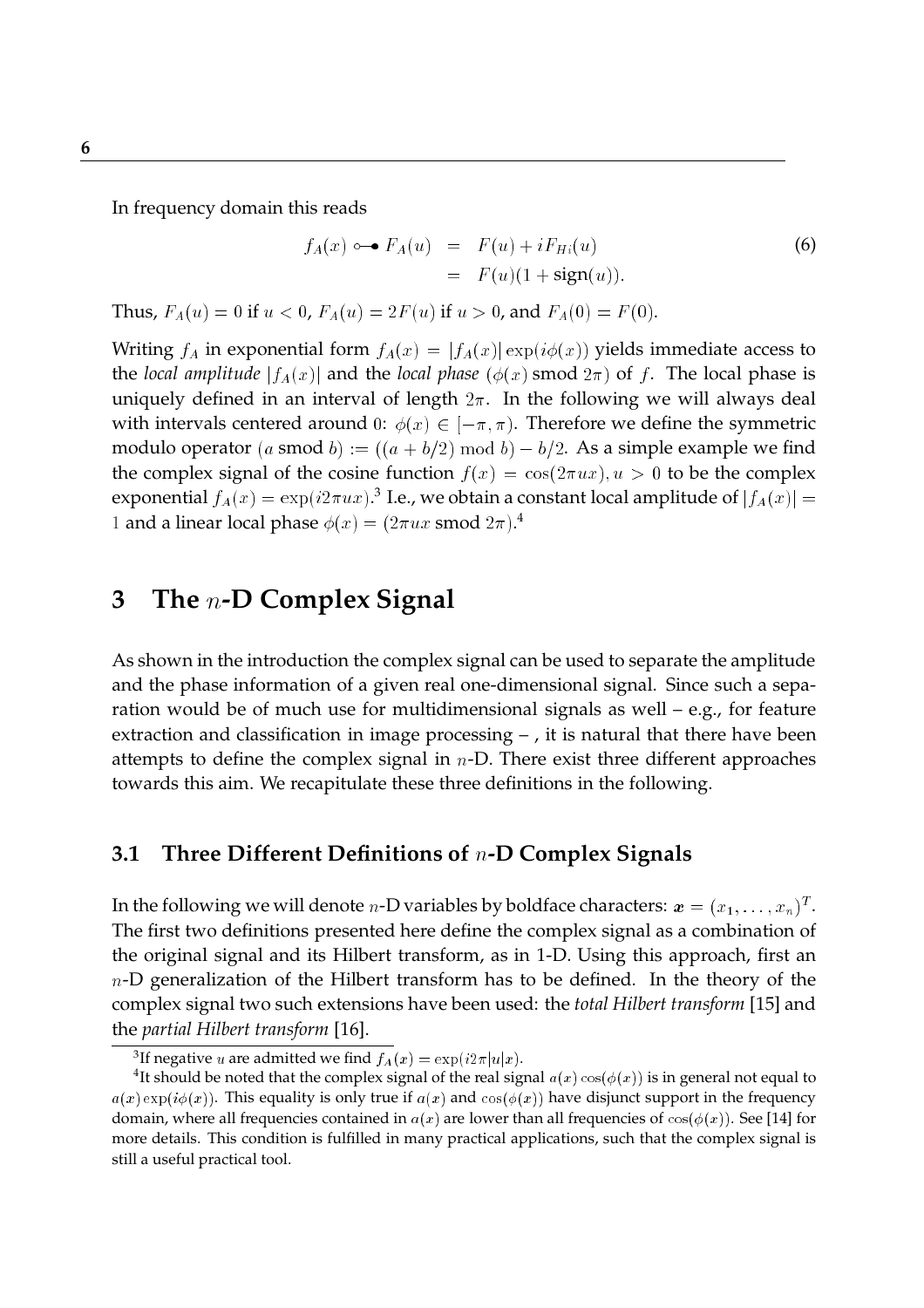**Definition 2** *The total Hilbert transform*  $f_H$  *of a function*  $f : \mathbb{R}^n \to \mathbb{R}$  *is given by* 

$$
f_{Hi}(\boldsymbol{x}) = V.p. \int_{\mathbb{R}^n} \frac{f(\boldsymbol{\xi})}{\pi^n \prod_{j=1}^n (x_j - \xi_j)} d^n \boldsymbol{\xi}.
$$
 (7)

*In frequency domain the total Hilbert transform is constructed as follows:*

$$
f_{Hi}(\boldsymbol{x}) \circ \mathbf{P}_{Hi}(\boldsymbol{u}) = (-i)^n F(\boldsymbol{u}) \prod_{j=1}^n sign(u_j).
$$
 (8)

**Definition 3** The partial Hilbert transform  $f_{H_i}^n$  of a function  $f : \mathbb{R}^n \to \mathbb{R}$  with respect to the *orientation* <sup>n</sup> *is given by*

$$
f_{Hi}^{n}(\boldsymbol{x}) \circ \mathbf{\rightarrow} F_{Hi}^{n}(\boldsymbol{u}) = -i F(\boldsymbol{u}) \text{sign}(\boldsymbol{u}^{T} \cdot \boldsymbol{n}). \tag{9}
$$

*The partial Hilbert transform with respect to the coordinate directions*  $x_j$   $((x_j)_k = 1$  *if*  $j = k$ and  $(\boldsymbol{x}_j)_k = 0$  else) is denoted as  $f^j_{Hi}.$  It is built in the spatial domain by

$$
f_{Hi}^{j}(\boldsymbol{x}) = V.p. \int_{\mathbb{R}} \frac{f(\boldsymbol{\xi})}{\pi(x_{j} - \xi_{j})} d\xi_{j}.
$$
 (10)

The total  $n$ -D Hilbert transform can be considered as the successive application of partial Hilbert transforms with respect to all  $n$  coordinate directions.

Considering Def. 2 the *total complex signal* can be defined.

**Definition 4** *The total complex signal*  $f_{tot}$  *of a signal*  $f : \mathbb{R}^n \to \mathbb{R}$  *is defined by* 

$$
f_{tot}(\boldsymbol{x}) = f(\boldsymbol{x}) + i f_{Hi}(\boldsymbol{x}). \tag{11}
$$

Considering Def. 4 in the frequency domain shows that the suppression of certain frequency components has no direct correspondence for  $n$ -D signals with even  $n$ . The Fourier transform  $F_{tot}$  of  $f_{tot}$  from Def. 4 is given by

$$
F_{tot}(\boldsymbol{u}) = F(\boldsymbol{u}) \left[ 1 - (-i)^{n+1} \prod_{j=1}^{n} sign(u_j) \right]. \qquad (12)
$$

The second possible way to introduce a complex signal in  $n$ -D is the combination of the original signal with the *partial* Hilbert transform as proposed by Peyrin et al. [17].

**Definition 5** The partial complex signal  $f_{part}^n$  of a signal  $f : \mathbb{R}^n \to \mathbb{R}$  wrt.  $n$  is defined by

$$
f_{part}^{n}(\boldsymbol{x}) = f(\boldsymbol{x}) + i f_{Hi}^{n}(\boldsymbol{x}) \qquad (13)
$$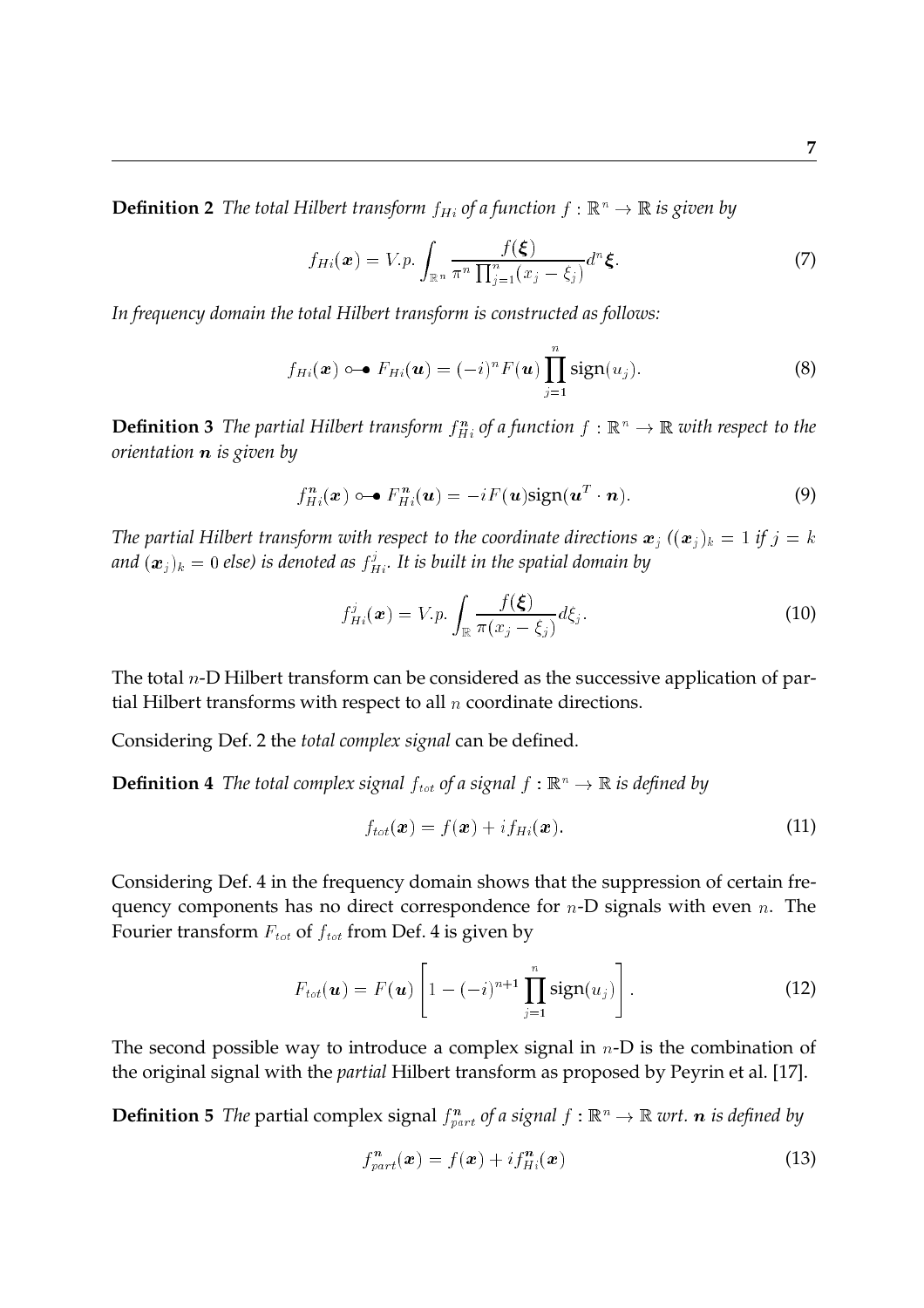*In frequency domain that reads*

$$
F_{part}^{n}(\boldsymbol{u}) = \begin{cases} 2F(\boldsymbol{u}) & \text{for } (\boldsymbol{u}^{T} \cdot \boldsymbol{n}) > 0 \\ F(\boldsymbol{u}) & \text{for } (\boldsymbol{u}^{T} \cdot \boldsymbol{n}) = 0 \\ 0 & \text{for } (\boldsymbol{u}^{T} \cdot \boldsymbol{n}) < 0 \end{cases}
$$
(14)

This corresponds to the 1-D case where negative frequency components are suppressed while positive frequency components are multiplied by two. Here a frequency  $u$  is called positive or negative (wrt. n) if  $(\bm{u}^T\cdot\bm{n})>0$  or  $(\bm{u}^T\cdot\bm{n})< 0$ , respectively. The partial complex signal wrt. the coordinate direction  $\bm{x}_j$  is denoted by  $f_{part}^j.$ 

The third approach to the  $n$ -D complex signal has been proposed by Hahn [9]. In analogy to the 1-D complex signal Hahn defines a complex signal the spectrum of which is zero everywhere except from one orthant of the frequency domain. In 1-D an *orthant* is a half-axis, in 2-D a quadrant and so on.

**Definition 6** *Let* <sup>f</sup> *be an* <sup>n</sup>*-D signal and* <sup>F</sup> *its Fourier transform. The* complex signal with single orthant spectrum  $f_{so_1}$  of  $f$  *is then given by* 

$$
f_{so_1}(\boldsymbol{x}) \circ \mathbf{I} = F(\boldsymbol{u}) \prod_{k=1}^n (1 + sign(u_k)). \tag{15}
$$

Recently it could be shown that the  $n$ -D complex signal with single orthant spectrum is the boundary distribution of an analytic function [18], which was up to then only known for the 1-D complex signal. This justifies the name *analytic* signal instead of *complex signal*.

For each of the above definitions we can define a "local amplitude" and "local phase" like in the 1-D case as the modulus and the angular phase of the complex signal. The properties of the different local phases and amplitudes will be investigated in Sect. 6. In the following section we will compare the information content of the different definitions of the  $n$ -D complex signal presented so far.

#### **3.2 Reconstructability of a Signal from its Complex Signal**

In this section we consider the question whether the original real signal  $f$  can be recovered from its complex signal or not. The 1-D complex signal is made up of the real signal f and a purely imaginary part  $if<sub>H<sub>i</sub></sub>$ . In this case f can be recovered from  $f<sub>A</sub>$  trivially by taking its real part:  $f = \mathcal{R}{f_A}$ . Thus,  $f_A$  contains the full information of f although one half of the values in the frequency domain was set to zero. The reason for this is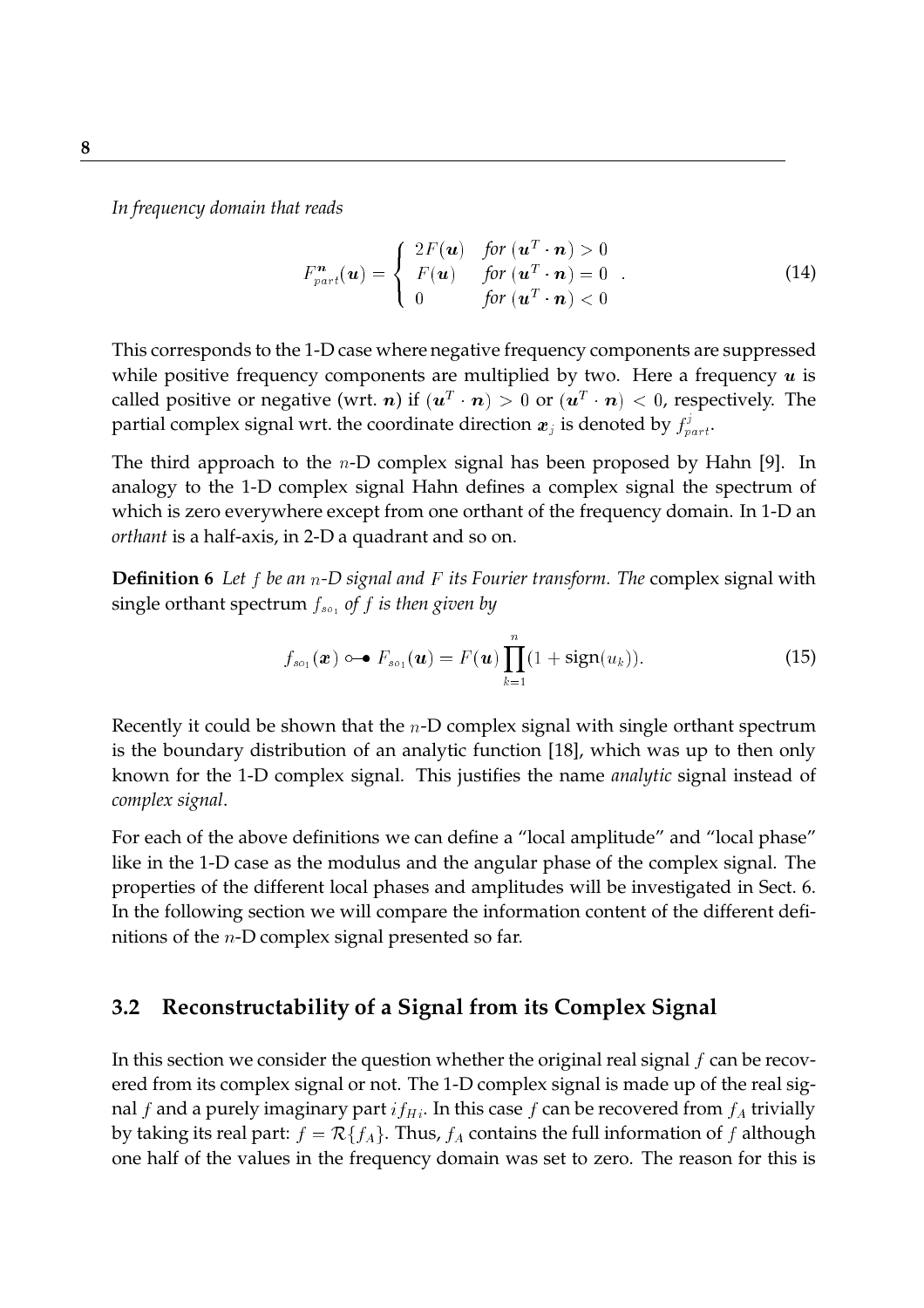the Hermite symmetry of the Fourier transform  $F$  of any real signal  $f\colon F(-\bm{u})=F^*(\bm{u})$ [13]. Thus,  $F$  contains 50% redundant information which can be canceled without loss of relevant information. The same is true for the complex signals  $f_{tot}$  and  $f_{part}^n$  (Defs. 4 and 5). In both cases f is the real part of its complex signal:  $f(\mathbf{x}) = \mathcal{R}{f_{tot}(\mathbf{x})}$  and  $f(\bm{x}) = \mathcal{R}\{f^n_{part}(\bm{x})\}$ . In the complex signal  $f_{so_1}$  merely one orthant of the spectrum is maintained. Since in  $n$ -D there are  $2^n$  orthants that corresponds to a suppression of  $\frac{2^{n}-1}{2^{n}}\%$  of information. It is possible to define the complex signal with single orthant spectrum, with respect to any other orthant as well [16]. The totality of  $2^{n-1}$  complex signals constructed from different orthants allows the reconstruction of the original signal. This does effect the representation of the signal via local amplitude and local phase as well: To each n-D signal there correspond  $2^{n-1}$  amplitude and  $2^{n-1}$  phase signals.

We will demonstrate the reconstructability of  $f$  from two complex signals with single orthant spectrum for 2-D signals. According to Def. 6 the complex signal with single orthant (in the 2-D case "single quadrant") spectrum is given by  $f_{so_1}(\mathbf{x}) \circ \rightarrow F_{so_1}(\mathbf{u})$ with

$$
F_{so_1}(u) = F(u)(1 + sign(u_1))(1 + sign(u_2))
$$
\n(16)

$$
= (F(\mathbf{u}) - F_{Hi}(\mathbf{u})) + i(F_{Hi}^1(\mathbf{u}) + F_{Hi}^2(\mathbf{u})).
$$
\n(17)

Another complex signal for the second quadrant (upper left) is given by

$$
F_{so_2}(\mathbf{u}) = F(\mathbf{u})(1 - \text{sign}(u_1))(1 + \text{sign}(u_2))
$$
\n(18)

$$
= (F(\boldsymbol{u}) + F_{Hi}(\boldsymbol{u})) - i(F_{Hi}^1(\boldsymbol{u}) - F_{Hi}^2(\boldsymbol{u})).
$$
\n(19)

From the two complex signals  $f_{so_1}$  and  $f_{so_2}$  the original signal is recovered by

$$
f(\boldsymbol{x}) = \frac{1}{2} \mathcal{R} \{ f_{so_1}(\boldsymbol{x}) + f_{so_2}(\boldsymbol{x}) \}.
$$
 (20)

In the following section hypercomplex Fourier transforms will be presented. Later they will be used in order to modify the complex signal with single orthant spectrum. This modification will lead to a signal with single orthant hypercomplex spectrum containing the full signal information.

### **4 Hypercomplex Fourier Transforms**

Within the above framework it is possible either to define a complex signal accounting for a one-dimensional even-odd symmetry of the  $n$ -dimensional signal or to define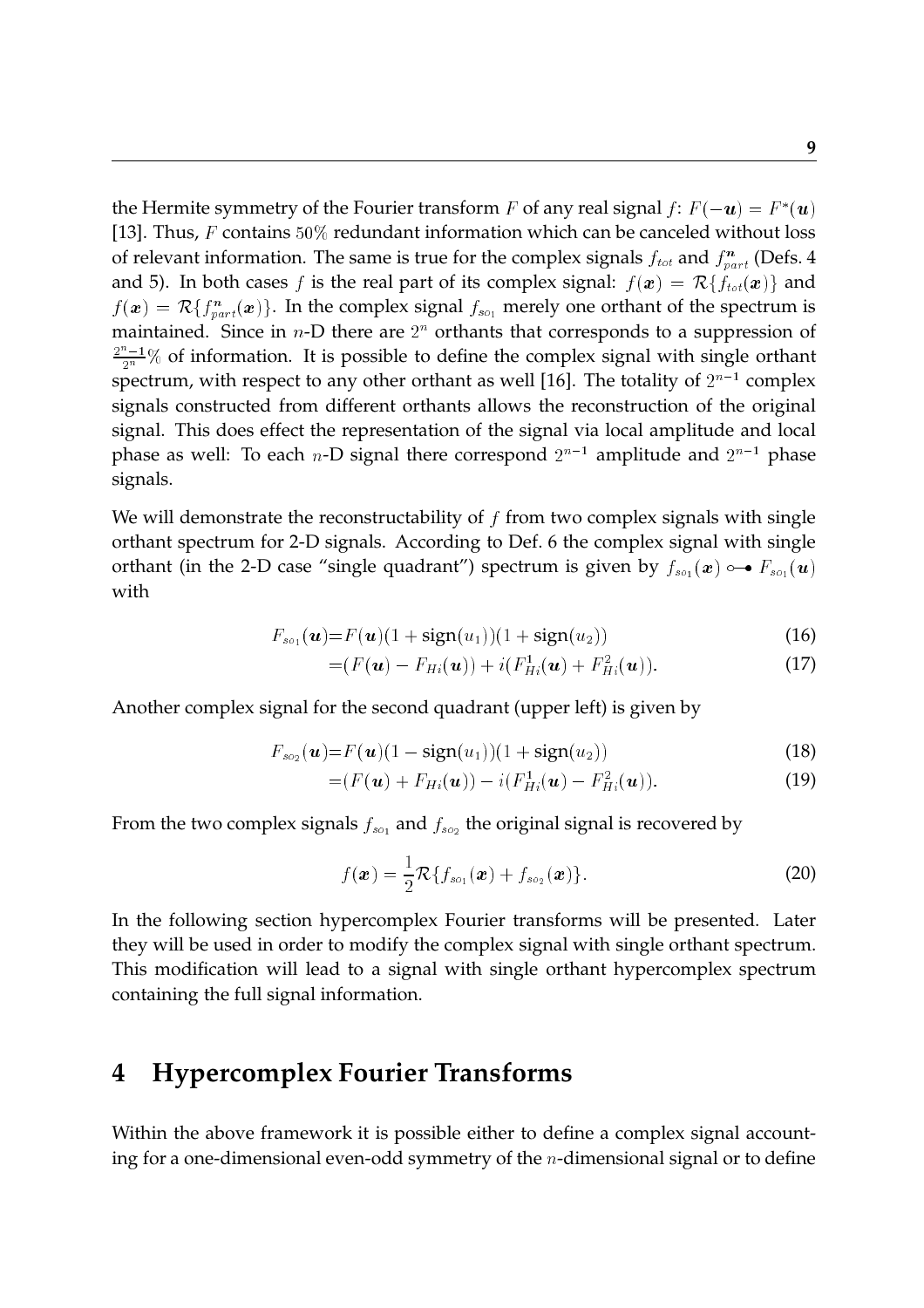a set of complex signals accounting for the full symmetry of the input-signal. Our interest is to combine the two approaches in constructing *one hypercomplex signal* representing the full symmetry.

The 1-D Hilbert transform transforms signals of even symmetry to signals of odd symmetry and vice versa. The construction of the 1-D complex signal relies on the Hermite symmetry of the Fourier transform of a real input signal. Since we have the same property for the Fourier transform  $F(\bm{u})$  of a real n-D signal f, i.e.,  $F^*(\bm{u}) = F(-\bm{u})$ , one half-plane of the frequency domain contains redundant information. Thus, it is possible to suppress this half-plane as done in Def. 5 without loosing spectral information.

A modification of Def. 6 which allows to suppress all but one orthants of the spectrum while keeping enough spectral information for reconstructing the input signal requires a frequency domain representation with a redundancy of 75% for real 2-D signals and 1 – 2<sup>-</sup> for *n*-D signals. *Hypercomplex Fourier transforms* are transforms which yield frequency representation with the required redundancy.

The general definition of a hypercomplex Fourier transform of an  $n$ -D signal is

$$
F^{h}(\boldsymbol{u}) = \int_{\mathbb{R}^{n}} f(\boldsymbol{x}) \prod_{k=1}^{n} \exp(-e_{k} 2 \pi u_{k} x_{k}) d^{n} \boldsymbol{x}.
$$
 (21)

Here, the symbols  $\bm{e}_k$  are imaginary units and thus obey the rules  $\bm{e}_k^2=-1.$  Additionally we define the product between two symbols with different indices by introducing a new symbol:  $e_k e_l =: e_{kl}, k < l$ . These elements are called elements of grade two, whereas  $\bm{e}_k$  is an element of grade one. There are  $\binom{n}{2}$  elements of grade two. Contin- $\overline{\phantom{a}}$ uing in the same manner we get  $\binom{n}{3}$  elements of grade three ( $e_k e_l e_m =: e_{klm}$ , where  $\tilde{ }$  $k < l < m$ ) and finally one element of grade  $n: e_1e_2 \ldots e_n =: e_{12\ldots n}$ . The unification of these elements from grade one up to grade  $n$  constitutes a basis of an  $2^n$ -dimensional <sup>R</sup>-algebra. Multiplication in this algebra is associative. For a complete definition of this algebra we have to define whether the multiplication of two elements of grade one is commutative or anti-commutative.

In case of a commutative product  $\bm{e}_k\bm{e}_l=\bm{e}_l\bm{e}_k$  the  $2^n$ -D algebra is a commutative hypercomplex <sup>R</sup>-algebra and the corresponding transform is a commutative hypercomplex Fourier transform. Otherwise  $(e_ke_l = -e_l e_k)$  we have the Clifford algebra of the Euclidean space  $\mathbb{R}^n$  [19]. The corresponding *Clifford Fourier transform* was introduced by Brackx et al. [10].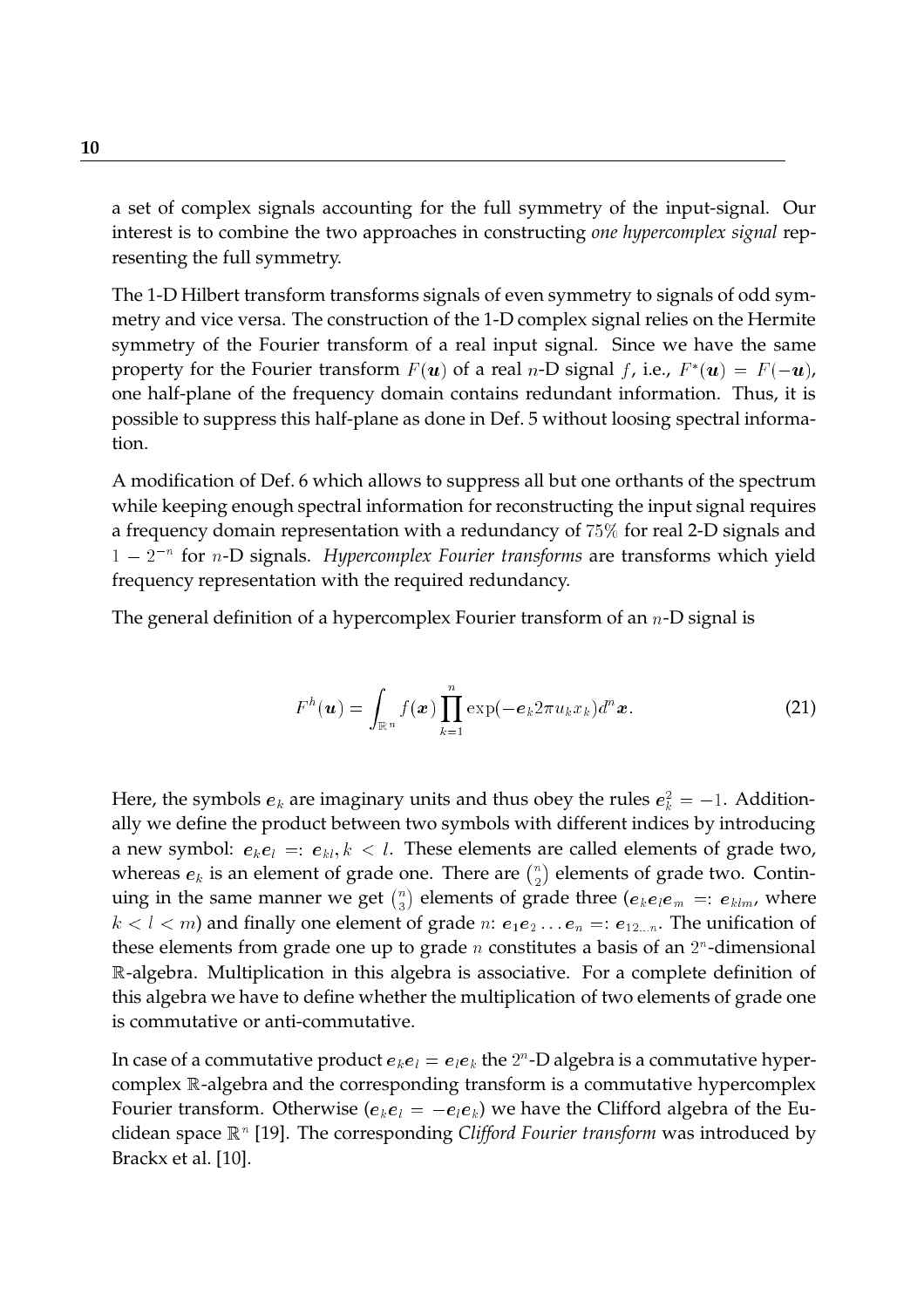These transforms are invertible and the inverse transforms are given by

$$
f(\boldsymbol{x}) = \int_{\mathbb{R}^n} F^h(\boldsymbol{u}) \prod_{k=1}^n \exp(e_{n+1-k} 2\pi u_{n+1-k} x_{n+1-k}) d^n \boldsymbol{u}.
$$
 (22)

In the current context, i.e. the construction of the complex signal, it makes no difference, whether we use the commutative algebra or the Clifford algebra. However the definition of the phase of an element of the algebra may strongly depend on the type of algebra. So far the phase-concept exists merely for the case  $n = 2$ , where we use the 4-D Clifford algebra. This algebra is isomorphic to the quaternions.

In 2-D we have the possibility to profit from a reordering of the factors of the hypercomplex Fourier transform. We present the corresponding transform, the quaternionic Fourier transform (QFT), in the following. Because of the different order of the factors under the integral the QFT is not identical with one of the  $n$ -D hypercomplex Fourier transforms for  $n = 2$  as defined above.

#### **4.1 The Quaternionic Fourier Transform**

Before defining the quaternionic Fourier Transform (QFT) we recap the relevant properties of Hamilton's quaternions. For a more thorough introduction see, e.g., [20]. Quaternions are the set

$$
\mathbb{H} = \{a + ib + jc + kd | a, b, c, d \in \mathbb{R}\}\tag{23}
$$

together with the multiplication rules

$$
ij = -ji = k
$$
 and  $i^2 = j^2 = -1$ , (24)

as well as component-wise addition and multiplications by real numbers. From (24) the missing multiplication rules follow:  $k^2 = -1$ ,  $jk = -kj = i$ , and  $ki = ik = j$ . Quaternions form an associative <sup>R</sup>-algebra. Note, that according to (24) the multiplication of quaternions is not commutative. The *conjugate*  $\bar{q}$  of a quaternion  $q =$  $a + ib + jc + kd$  is defined by

$$
\bar{q} = a - ib - jc - kd. \tag{25}
$$

The *norm* of  $q$  is given by  $|q| = \sqrt{q\bar{q}}$ . It can be shown that  $\mathbb H$  is a *normed algebra,* i.e., for  $q_1, q_2 \in \mathbb{H}$  we have  $|q_1||q_2| = |q_1q_2|$ .  $\mathbb{H}$  forms a group under multiplication. The multiplicative inverse is given by  $q^{-1} = \bar{q}/|q|^2.$  For the components of a quaternion  $q = a + ib + jc + kd$  we sometimes write

$$
a = \mathcal{R}(q), \quad b = \mathcal{I}(q), \quad c = \mathcal{J}(q), \quad d = \mathcal{K}(q). \tag{26}
$$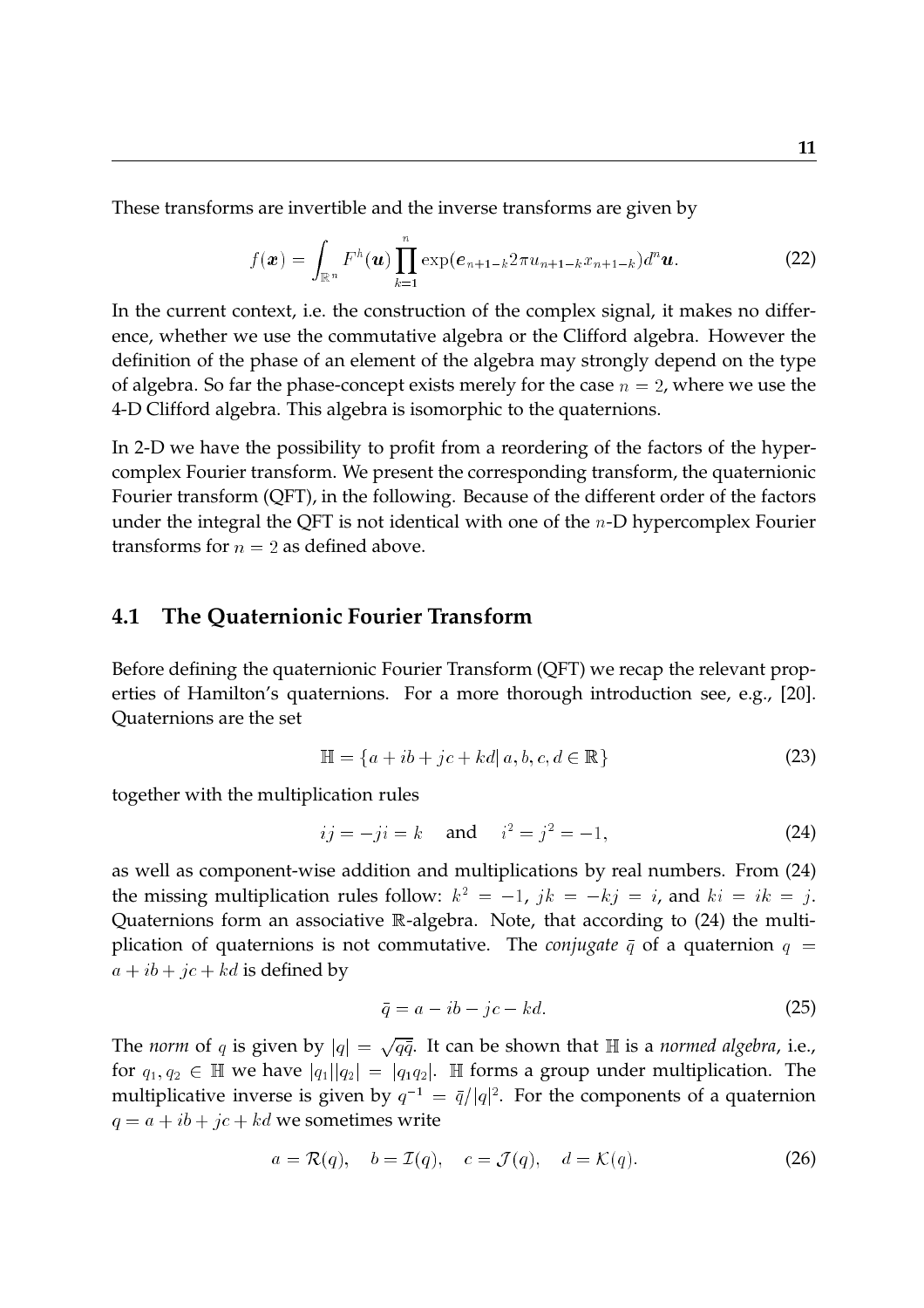There are three non-trivial involutions defined on  $\mathbb{H}$ :

$$
\alpha_i(q) = -iqi = a + ib - jc - kd,
$$
  
\n
$$
\alpha_j(q) = -jqj = a - ib + jc - kd,
$$
  
\n
$$
\alpha_k(q) = -kqk = a - ib - jc + kd.
$$
\n(27)

These functions will be used in order to extend the notion of Hermite symmetry to quaternion-valued functions as defined in [21].

**Definition 7** *A function*  $f : \mathbb{R}^2 \to \mathbb{H}$  *is called quaternionic Hermitian if:* 

$$
f(-x_1, x_2) = \alpha_j(f(x_1, x_2)) \quad \text{and} \quad f(x_1, -x_2) = \alpha_i(f(x_1, x_2)) \tag{28}
$$

for each  $(x_1, x_2) \in \mathbb{R}^2$ .

**Definition 8** *The QFT* <sup>F</sup> <sup>q</sup> *of a real 2-D signal* <sup>f</sup> *is defined as*

$$
F^{q}(\boldsymbol{u}) = \int_{\mathbb{R}^{2}} e^{-i2\pi u_{1}x_{1}} f(\boldsymbol{x}) e^{-j2\pi u_{2}x_{2}} d^{2} \boldsymbol{x}.
$$
 (29)

The QFT is invertible and the inverse transform is given by

$$
f(\boldsymbol{x}) = \int_{\mathbb{R}^2} e^{i2\pi u_1 x_1} F^q(\boldsymbol{u}) e^{j2\pi u_2 x_2} d^2 \boldsymbol{u}.
$$
 (30)

Please note, that the QFT is not identical with the 2-D Clifford Fourier transform, since the signal  $f$  is sandwiched between the two exponential functions rather than standing on their left side. The reason for this choice is that it allows the construction of shiftand modulation theorems for the QFT which resemble closely the corresponding theorems of the complex Fourier transform [22]. For *real* 2-D signals the QFT is identical with the 2-D Clifford Fourier transform.

A 2-D hypercomplex transform was first introduced by Ernst et al. [5, 23] without reference to a specific 4-D hypercomplex algebra. Ell [24, 25] introduced the QFT in the form (29) in the context of partial differential systems. Sangwine [26] used the QFT as a Fourier transform for color images. Chernov used the discrete QFT for the development of 2-D FFT algorithms [27].

The complex Fourier transform decomposes a real signal  $f$  into two parts of different symmetry: The even symmetric part  $f_e(\mathbf{x}) \circ \rightarrow F_e(\mathbf{u})$  which is real-valued and the odd symmetric part  $f_o(x) \rightarrow F_o(u)$  which is purely imaginary.<sup>5</sup> Considering real 2-D signals the QFT extends this property to the splitting of the signal into four different components:  $f_{ee}(\bm{x})$  0–  $\stackrel{q}{\longleftarrow}$   $F^q_{ee}(\bm{u})$  ,  $f_{oe}(\bm{x})$  0 $\stackrel{q}{\longleftarrow}$  $\stackrel{q}{\dashrightarrow} iF^q_{oe}(\bm{u})$ ,  $f_{eo}(\bm{x})$  0 $\stackrel{q}{\dashrightarrow}$  $j_{\cdot \cdot}^{\;q}$   $\rightarrow$   $jF^{q}_{eo}(\bm{u})$ , and  $f_{oo}(\bm{x})$   $\circ$   $\stackrel{q}{\leftarrow}$  $\rightarrow kF_{oo}^{q}(\boldsymbol{u}).$ 

<sup>&</sup>lt;sup>5</sup>By saying that a function is *even* or *even* symmetric we mean that  $f(x) = f(-x)$ . *Odd* means  $f(x) = f(-x)$  $-f(-x).$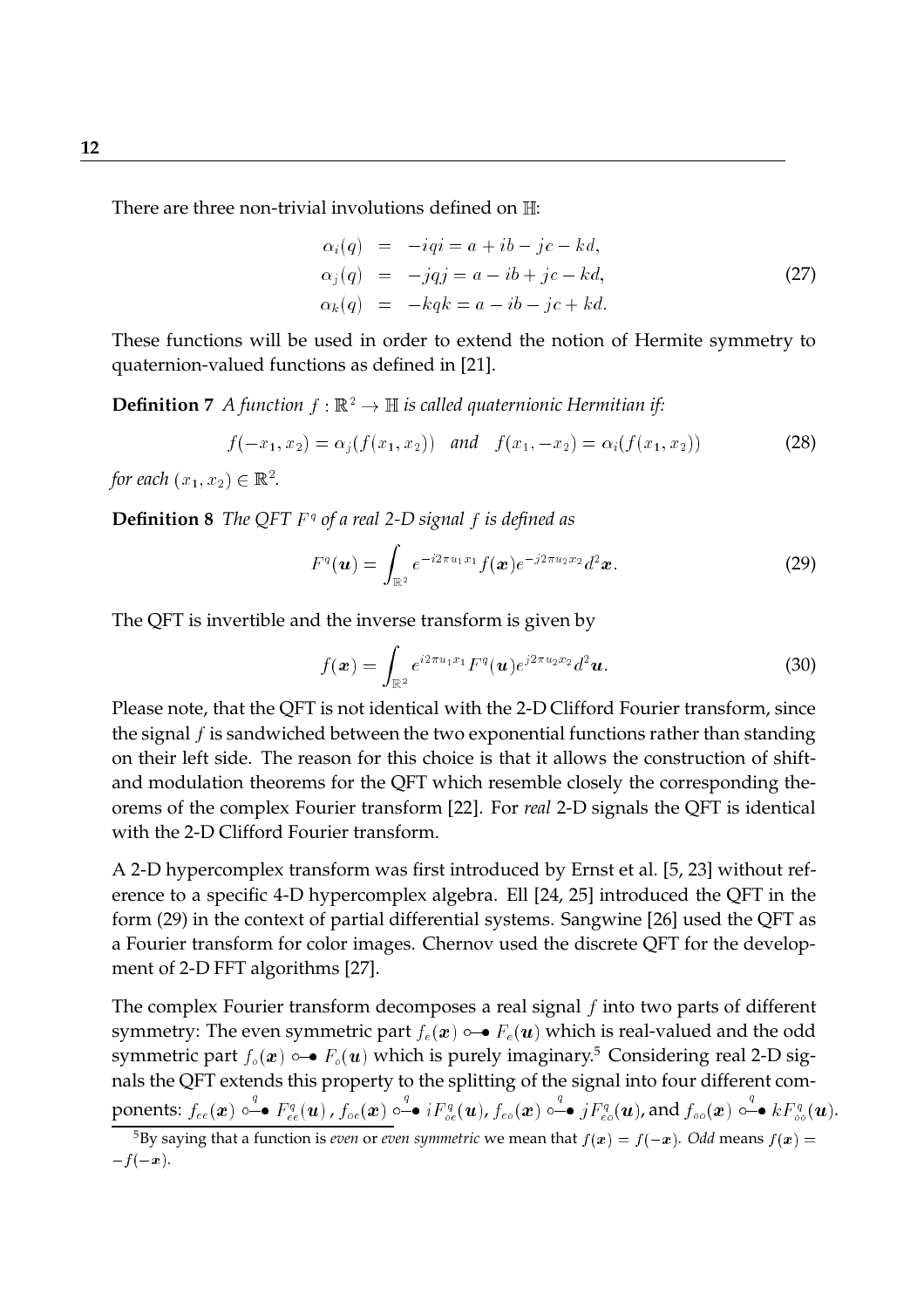Here, the subscripts  $e$  and  $o$  denote *even* and *odd* symmetry components; e.g.,  $f_{eo}(x_1, x_2)$ is even with respect to the variable  $x_1$  and odd with respect to  $x_2$ :  $f_{eo}(x_1, x_2) = f_{eo}(-x_1, x_2) =$  $-f_{eo}(x_1,-x_2)$ .  $f \circ \overset{q}{\neg}$  $\stackrel{q}{\leftarrow}$   $F^q$  symbolizes the fact, that  $F^q$  is the QFT of f. Analogously  $\circ$ is used for general hypercomplex Fourier transforms. In Sect. 5 the QFT will be used in order to define the quaternion-valued signal of a real 2-D signal.

### **5 Hypercomplex Signals**

Hypercomplex signals result from a combination of the single orthant approach outlined in Sect. 3 (Def. 6) and a hypercomplex Fourier transform. We postulated above that the appropriate spectral representation of a signal for the single orthant approach should contain all the relevant information of a real signal in one orthant. In 2-D this is provided by the QFT as shown by the following theorem and corollary.

**Theorem 1** The QFT  $F^q$  of a real 2-D signal f is quaternionic Hermitian (see Def. 7).

**Proof 1** *It follows from Def. 8 that the QFT of a real 2-D signal has the form*

$$
F^q(\boldsymbol{u}) = F^q_{ee}(\boldsymbol{u}) + i F^q_{oe}(\boldsymbol{u}) + j F^q_{eo}(\boldsymbol{u}) + k F^q_{oo}(\boldsymbol{u}), \qquad (31)
$$

where the functions  $F^q_{xy}, x,y \in \{e,o\}$  are real-valued. Here, e.g.  $F^q_{eo}(x_1,x_2)$  is even with respect *to*  $x_1$  *and odd with respect to*  $x_2$ *. Applying the automorphisms*  $\alpha_i$  *and*  $\alpha_j$  *yields* 

$$
\alpha_i(F^q(\boldsymbol{u})) = F_{ee}^q(\boldsymbol{u}) + iF_{oe}^q(\boldsymbol{u}) - jF_{eo}^q(\boldsymbol{u}) - kF_{oo}^q(\boldsymbol{u})
$$
  
\n
$$
= F^q(u_1, -u_2)
$$
  
\n
$$
\alpha_j(F^q(\boldsymbol{u})) = F_{ee}^q(\boldsymbol{u}) - iF_{oe}^q(\boldsymbol{u}) + jF_{eo}^q(\boldsymbol{u}) - kF_{oo}^q(\boldsymbol{u})
$$
  
\n
$$
= F^q(-u_1, u_2).
$$

From theorem 1 the following corollary follows immediately.

**Corollary 1** The QFT F<sup>q</sup> of a real 2-D signal f can be reconstructed from the first quadrant *of the frequency domain.*

**Proof 2** If  $F^q$  is known in the first quadrant ( $u_1 \geq 0$  and  $u_2 \geq 0$ ), the values in the other quad*rants can be found as follows: The quadrant*  $u_1 \geq 0, u_2 < 0$  *can be reconstructed from the first* one by  $\alpha_i(F^q(\bm u)) = F^q(u_1,-u_2)$ , the quadrant  $u_1 < 0, u_2 \geq 0$  is obtained by  $\alpha_j(F^q(\bm u)) =$  $F^q(-u_1, u_2)$ , and finally the quadrant  $u_1 < 0, u_2 < 0$  is found by  $\alpha_i(\alpha_j(F^q(u_1, u_2))) =$  $\alpha_i(F^q(-u_1,u_2)) = F^q(-u_1,-u_2).$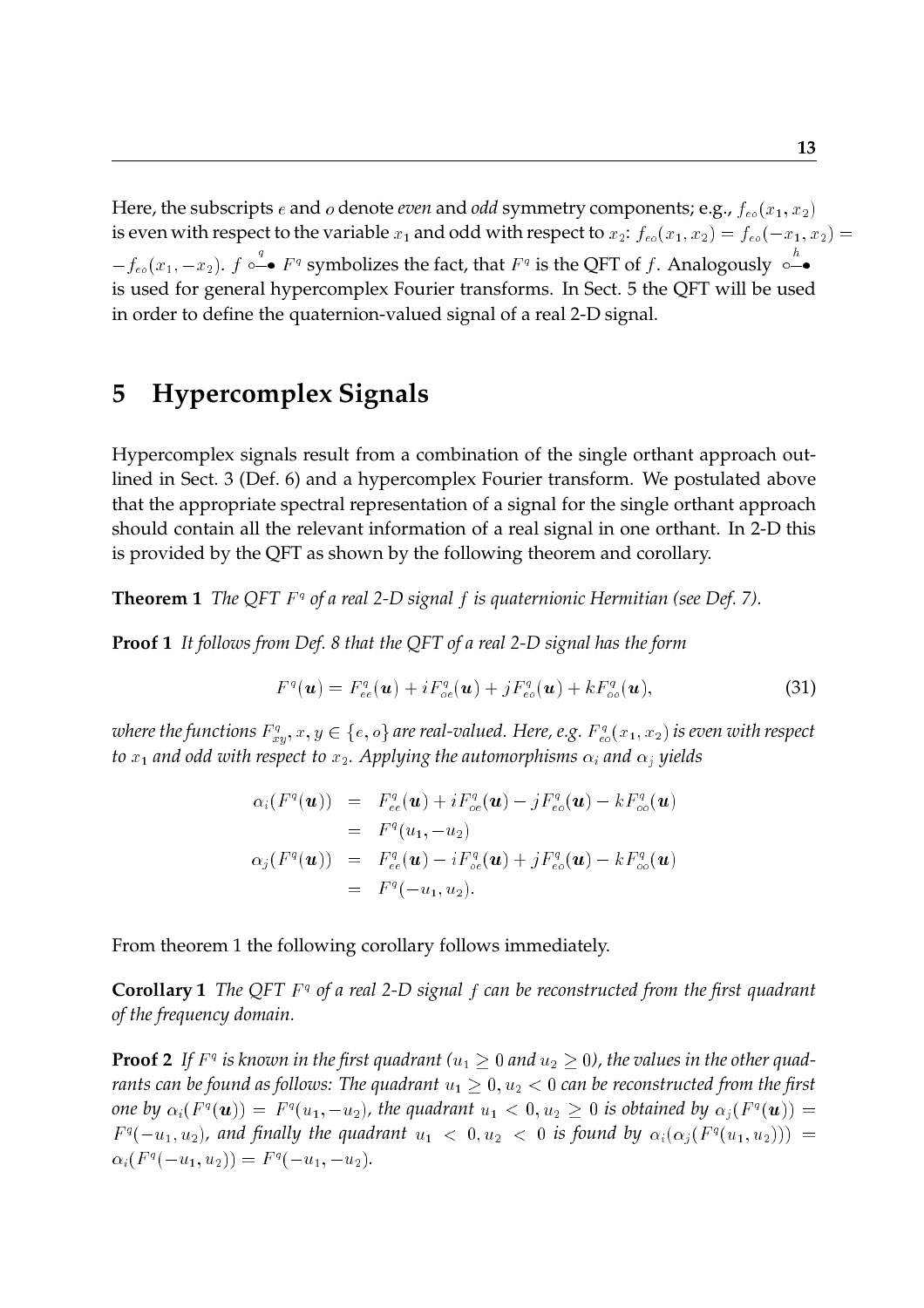Equivalent results hold for  $n$ -D hypercomplex transforms, showing that a real  $n$ -D signal can be reconstructed from one orthant of its hypercomplex transform. Combining the definition of the complex signal with single orthant spectrum with the hypercomplex Fourier transforms yields the  $n$ -D hypercomplex signals.

**Definition 9** *Let* <sup>f</sup> *be an* <sup>n</sup>*-D signal and* <sup>F</sup> <sup>h</sup> *one of its hypercomplex Fourier transforms (either* commutative of anti-commutative). The corresponding hypercomplex signal  $f_{so}^h$  of  $f$  is then *given by*

$$
f_{so}^h(\boldsymbol{x}) \circ \stackrel{h}{\bullet} F^h(\boldsymbol{u}) \prod_{k=1}^n (1 + sign(u_k)). \tag{32}
$$

Depending on the chosen algebra (Clifford algebra or commutative hypercomplex algebra)  $f_{so}^h$  will take values in this specific algebra. Its *components,* however, will be the same, independent of the algebra chosen. We therefore omit another index specifying the used algebra. The original signal is contained in its hypercomplex signal as real part:  $\mathcal{R}(f_{so}^{h}(\boldsymbol{x}))=f(\boldsymbol{x}).$ 

Gabor's 1-D complex signal makes accessible the local amplitude and phase of a signal. As mentioned above this is done by taking the modulus and the angular phase of the complex signal, respectively. Dealing with hypercomplex numbers, we have to find equivalents to the notions modulus and phase. We will restrict this analysis to 2-D signals and their hypercomplex signal based on the QFT as defined below.

**Definition 10** Let f be a real 2-D signal and  $F<sup>q</sup>$  its quaternionic Fourier transform. The *quaternionic signal* <sup>f</sup> q so *of* <sup>f</sup> *is then given by*

$$
f_{so}^q(\boldsymbol{x}) \circ \stackrel{q}{\bullet} \mathbf{F}^q(\boldsymbol{u}) (1 + \text{sign}(u_1)) (1 + \text{sign}(u_2)). \tag{33}
$$

Based on the quaternionic signal we define the local amplitude of a 2-D signal  $f$  as  $|f_{so}^q| = \sqrt{f_{so}^q f_{so}^q}$ , where  $|\cdot|$  is the norm of a quaternion as given above. A possible <sup>p</sup> definition of the phase of a quaternion will be given in the following section.

#### **5.1 The Phase of a Quaternion**

Interpreting a quaternion  $q$  as a vector in  $\mathbb{R}^4$ , the norm of  $q$  is the length of this vector while  $q/|q|$  is a unit vector pointing to the hyper-sphere  $S^3.$  On the first glance it seems obvious to represent points on  $S^3$  by polar coordinates and interpret these as the phase of a quaternion. However, it turns out that this representation is not adequate in the context of the QFT. E.g., there exists no equivalent to the shift theorem of the complex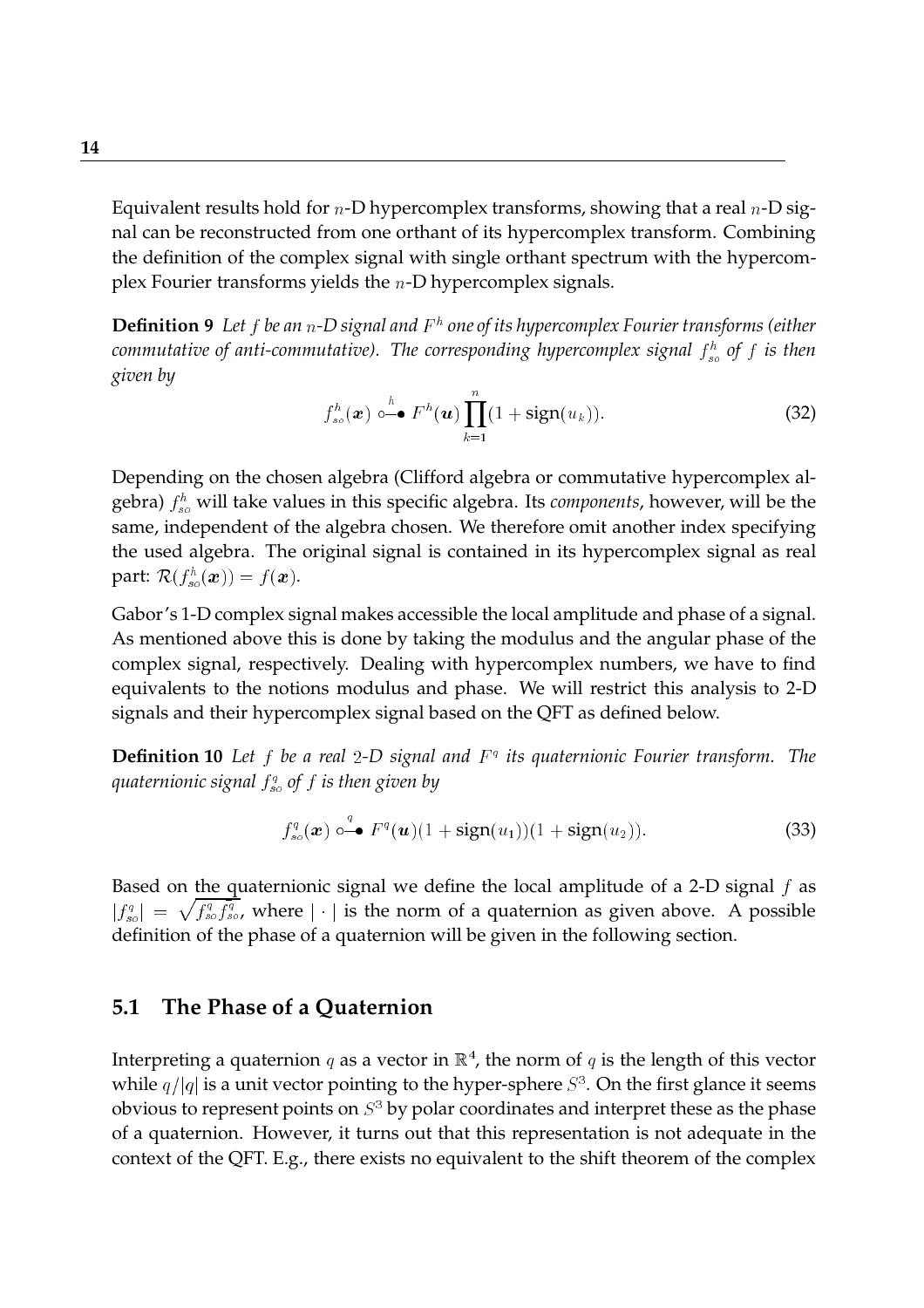Fourier transform using this representation [21]. There is another way of representing a quaternion. Each unit quaternion ( $|q|=|1)$  corresponds to a rotation in  $\mathbb{R}^3.$  The operational realization of a rotation by a unit quaternion q is given by  $x' = qx\bar{q}$ , where  $x = i x_1 + j x_2 + k x_3$  is a called a *pure quaternion* representing the vector  $\boldsymbol{x} = (x_1, x_2, x_3)^T$ and  $q = cos(\phi) + n sin(\phi)$ . Here *n* is a pure quaternion representing a unit vector *n*. The mapping  $x' \mapsto x$  then performs a rotation by the angle  $2\phi$  about the axis defined by *n*. Obviously q and  $-q$  represent the same rotation, such that there is a two-to-one correspondence between unit quaternions and rotations in  $\mathbb{R}^3.$  This is the reason why  $SO(3)$  and  $SU(2)$  are not isomorphic but merely locally isomorphic.<sup>6</sup> The vector *n* and the angle  $\phi$  could serve as a candidate of the phase of a quaternion. However, also this parameterization does not lead to a phase-definition with the desirable analogies to the phase of a 1-D signal. We use the correspondence between rotations and unit quaternions in order to find a reasonable definition of the phase of a quaternion. This definition will lead to three phase angles, two of which represent the 1-D phases in horizontal and vertical direction of a 2-D signal. The third phase component is related to the intrinsic local structure of the signal. These interpretations will be illustrated in the examples in Sect. 6.

Every rotation in 3D can be expressed as a concatenation of three rotations about the coordinate axes. I.e., each  $3\times 3$  rotation matrix  $R$  can be written as

$$
R = R_{x_1}(\alpha) R_{x_3}(\beta) R_{x_2}(\gamma), \tag{34}
$$

where  $R_{x_i}(\alpha)$  is the matrix performing a rotation by  $\alpha$  about the  $x_i$  axis. The angles  $\alpha$ ,  $\beta$  and  $\gamma$  are called the *Euler-angles* of R [28].<sup>7</sup> Let  $q$  be a unit quaternion representing the same rotation as the matrix R. Then, the factorization of q equivalent to (34) is

$$
q = e^{i\alpha/2} e^{k\beta/2} e^{j\gamma/2}.
$$
\n(35)

Since we are interested in the quaternion representation and not in the matrix representation, we will replace  $\alpha$ ,  $\beta$  and  $\gamma$  by  $\phi = \alpha/2$ ,  $\psi = \beta/2$  and  $\theta = \gamma/2$  in order to eliminate the factors  $1/2$  in (35). The above considerations lead to the following corollary and a definition of the phase of a quaternion.

**Corollary 2** *Any quaternion* <sup>q</sup> *can be represented as*

$$
q = |q|e^{i\phi}e^{k\psi}e^{j\theta},\tag{36}
$$

 $^6$ In terms of Lie group theory SU(2) is the two-fold covering of SO(3) [19].

 $7$ Every other permutation of rotations about the three coordinate axes is possible as well. Since the rotations do not commute, each permutation yields another set of angles for a given rotation  $R$ . It is even possible to represent a rotation as  $R = R_{x_3}(\alpha)R_{x_1}(\beta)R_{x_3}(\gamma)$ . Sometimes the angles  $\alpha$ ,  $\beta$  and  $\gamma$ according to *this* definition, where two rotations are about the  $x_3$ -axis with an intermediate rotation about the x1-axis are called *Euler angles* [29].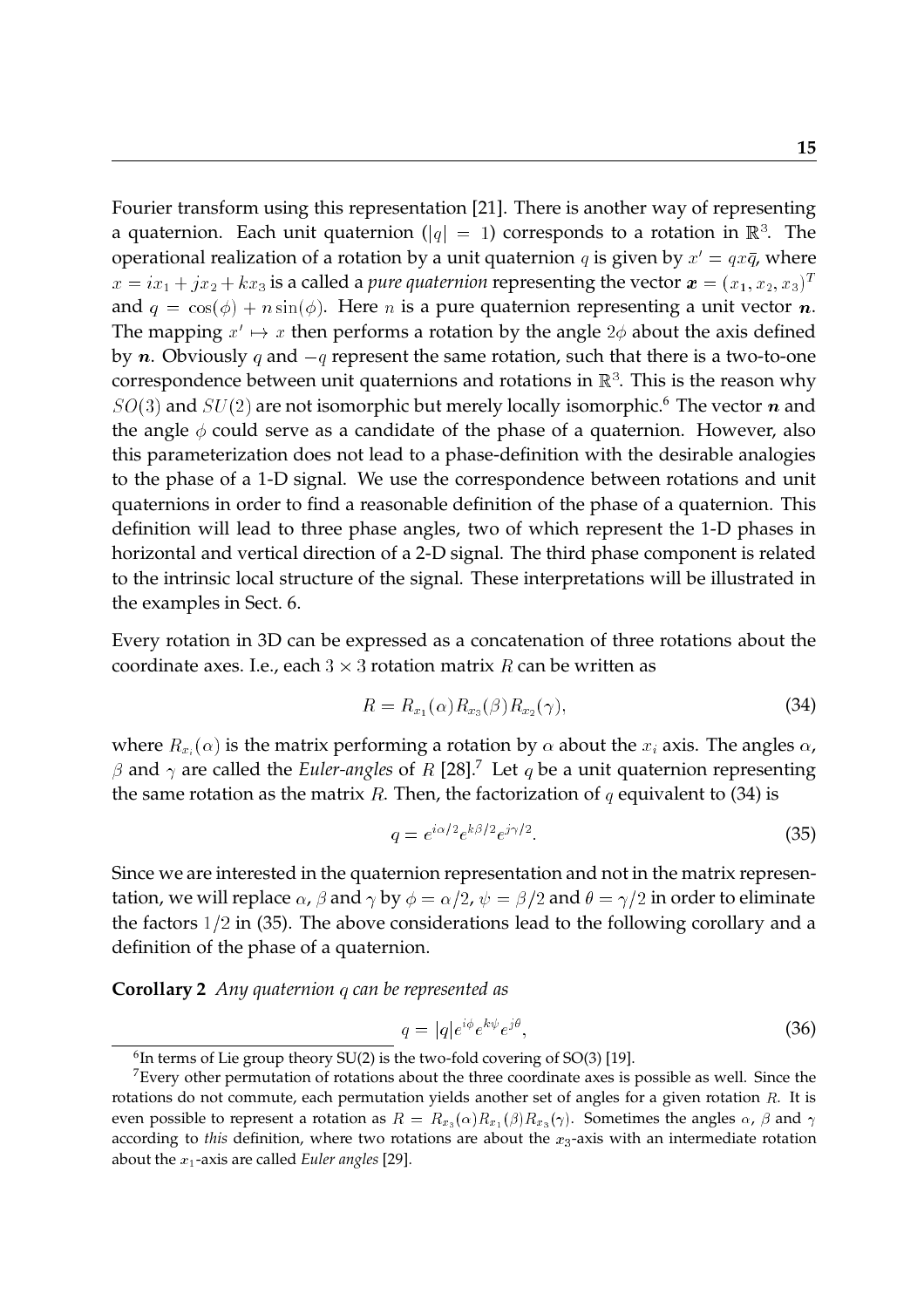$$
(\phi, \theta, \psi) \in [-\pi, \pi[ \times [-\pi/2, \pi/2[ \times [-\pi/4, \pi/4]. \tag{37})
$$

We have to say *almost uniquely* since there are the two singular cases  $\psi = \pm \pi/4$ . In this case all values of  $\phi$  and  $\theta$  satisfying  $\phi \mp \theta = C$  for some constant C fulfill (36).<sup>8</sup> We solve this situation by setting  $\theta = 0$  whenever  $\psi = \pm \pi/4$ . A recipe for the computation of the phase of a quaternion can be summarized as follows: Normalize  $q: \tilde{q} = q/|q| =$  $a + ib + jc + kd$ . Then  $\psi$  is found to be

$$
\psi = -\arcsin(2(bc - ad))/2. \tag{38}
$$

If  $\psi = \pm \pi/4$  we set  $\theta = 0$  and find

$$
\phi' = \frac{1}{2} \text{atan2}(2(-cd+ab), a^2 - b^2 - c^2 + d^2). \tag{39}
$$

Else we have:

$$
\phi' = \frac{1}{2} \text{atan2}(2(cd+ab), a^2 - b^2 + c^2 - d^2) \tag{40}
$$

$$
\theta = \frac{1}{2} \text{atan2}(2(bd + ac), a^2 + b^2 - c^2 - d^2). \tag{41}
$$

The expression  $e^{i\phi'}e^{k\psi}e^{j\theta}$  can take one of the values  $\tilde{q}$  or  $-\tilde{q}$ . If  $e^{i\phi'}e^{k\psi}e^{j\theta} = -\tilde{q}$ , set  $\phi\,=\,(\phi^\prime\,+\,\pi)$  smod  $2\pi.$  Else we set  $\phi\,=\,\phi^\prime.$  We will also use the notation  $\Phi(q)\,=\,\phi$ ,  $\Theta(q) = \theta$ , and  $\Psi(q) = \psi$ . For a complete derivation see [21].

### **6 Results**

#### **6.1 Analytic Results**

All the above approaches towards  $n$ -D complex or hypercomplex signals are based on different combinations of the original signal and its partial and total Hilbert trans-

<sup>&</sup>lt;sup>8</sup>This ambiguity is known as Gimbal lock when talking about rotations represented by Euler angles [28].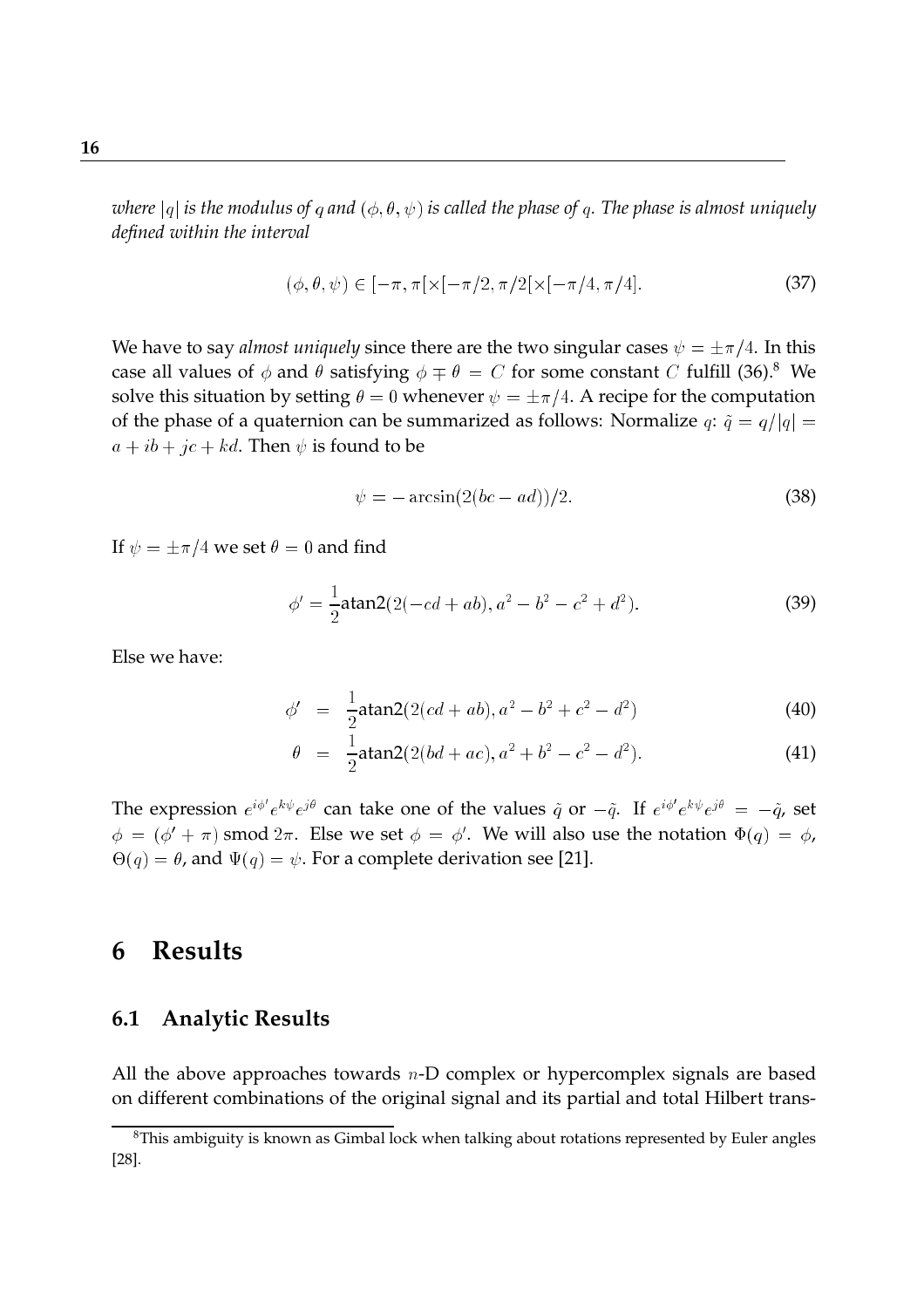forms. For clarity we summarize the different definitions for the 2-D case:

$$
f_{tot} = f + i f_{Hi} \tag{42}
$$

$$
f_{part}^j = f + i f_{Hi}^j \tag{43}
$$

$$
f_{so_1} = (f - f_{Hi}) + i(f_{Hi}^1 + f_{Hi}^2)
$$
\n(44)

$$
f_{so_2} = (f + f_{Hi}) - i(f_{Hi}^1 - f_{Hi}^2)
$$
\n(45)

$$
f_{so}^q = f + i f_{Hi}^1 + j f_{Hi}^2 + k f_{Hi}
$$
\n(46)

All these constructions lead to different definitions of the local amplitude of a 2-D signal, where the amplitude is defined as the absolute value of the complex or hypercomplex signal. However, in case of separable signals some of the local amplitudes coincide.

**Theorem 2** Let f be a separable signal  $f(x) = g(x_1)h(x_2)$ . Then the local amplitude wrt. the *complex signals with single orthant spectra and the quaternionic signal are identical:*

$$
|f_{so}^q(\bm{x})| = |f_{so_1}(\bm{x})| = |f_{so_2}(\bm{x})|.
$$
 (47)

**Proof 3** *Expressing the local amplitudes in terms of the partial and total Hilbert transforms using (44) – (46) shows that (47) holds iff*

$$
f_{Hi}(\boldsymbol{x}) f(\boldsymbol{x}) = f_{Hi}^1(\boldsymbol{x}) f_{Hi}^2(\boldsymbol{x}). \tag{48}
$$

Using the separability of f we find  $f_{Hi}^1 = g_{Hi} h$ ,  $f_{Hi}^2 = g h_{Hi}$ , and  $f_{Hi} = g_{Hi} h_{Hi}$ . Thus, (48) *holds true, which proves the theorem.*

For separable signals the first two components of the quaternionic phase equal the 1- D phases of the separable components as shown in the following theorem. The third component is zero in this case.

**Theorem 3** Let f be a separable signal  $f(x) = g(x_1)h(x_2)$ . Then the following equalities hold *true.*

$$
\Phi(f_{so}^q(\boldsymbol{x})) = \text{atan2}(g_{Hi}(x_1), g(x_1)) \tag{49}
$$

$$
\Theta(f_{so}^q(\boldsymbol{x})) = \arctan(h_{Hi}(x_2)/h(x_2)) \tag{50}
$$

$$
\Psi(f_{so}^q(\boldsymbol{x})) \equiv 0 \tag{51}
$$

The proof is based on the trigonometric identity

$$
atan2 (2ab, a2 – b2) / 2 = arctan (b/a).
$$
 (52)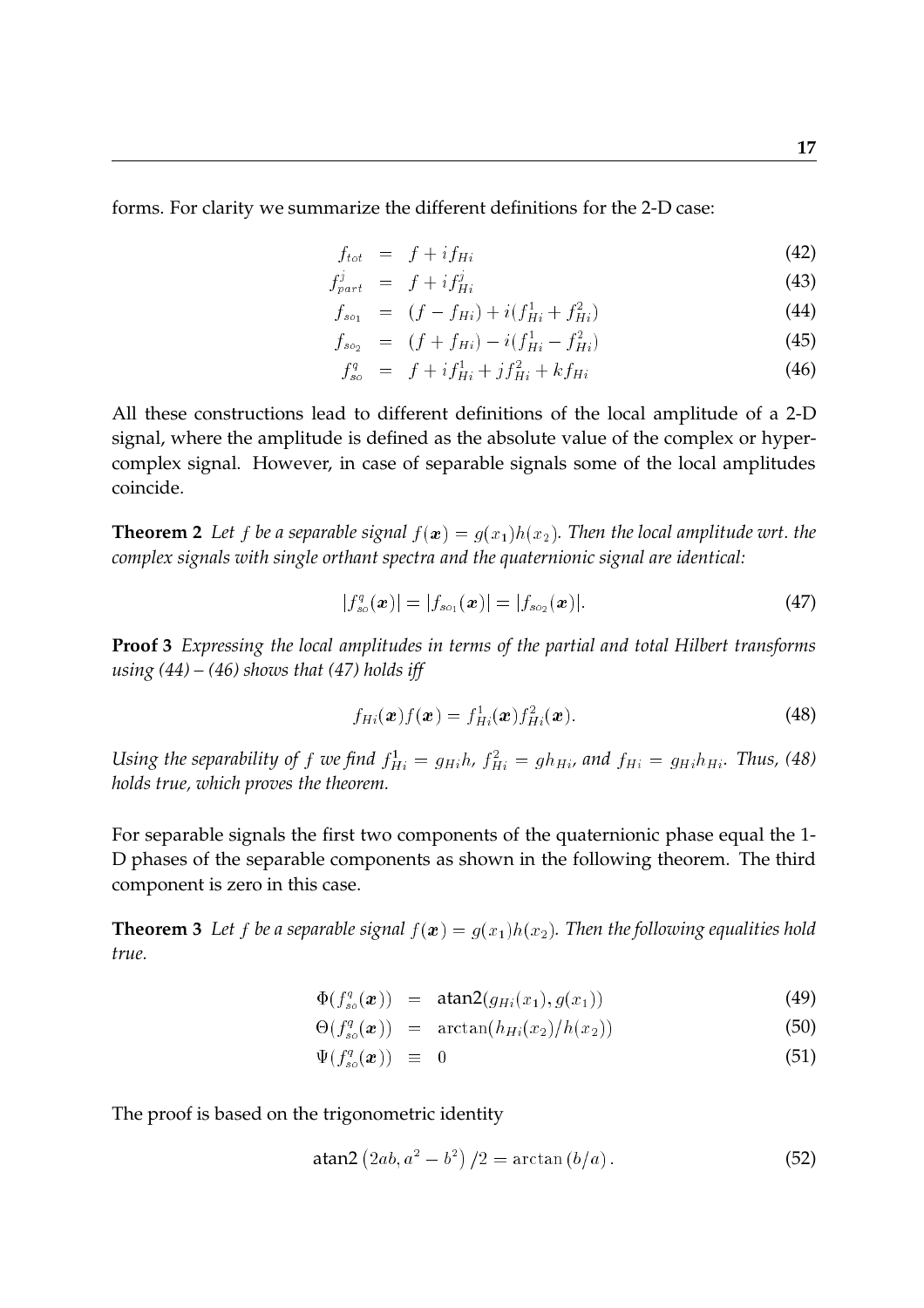

Figure 2: Five patterns with different intrinsic dimensionality and the corresponding values of the  $\psi$ -component of the local phase.

The  $\psi$ -component of the quaternionic phase, which is zero for separable signals, is a measure for the "degree of separability" of a signal. If we consider signals of the form

$$
f(\boldsymbol{x};\lambda) = (1-\lambda)\cos(\omega_1 x_1 + \omega_2 x_2) + \lambda \cos(\omega_1 x_1 - \omega_2 x_2)
$$
\n(53)

we find that  $\psi$  varies monotonically with the value of  $\lambda \in [0, 1]$ :

$$
\Psi(f_{so}^q(\boldsymbol{x};\lambda)) \equiv -\frac{1}{2}\arcsin\left[\frac{2(1-2\lambda)}{1+(2\lambda-1)^2}\right].
$$

Thus,  $\Psi(f_{so}^{q}(\bm{x};\lambda))$  equals zero for  $\lambda=1/2$  where  $f(\bm{x};\lambda)$  is separable, and tends to  $\pi/4$ or  $-\pi/4$  if  $\lambda$  goes to 1 or 0, respectively. The  $\psi$  component of the quaternionic phase is the truly novel result here. It is sensitive to the local 2-D structure of the signal as shown in Fig. 2. This property seems to suggest the use of the quaternionic signal for texture analysis applications. One such example is presented in the following section.

#### **6.2 Examples**

In order to compare the different approaches to an  $n$ -D complex signal we present two examples of real 2D signals and their complex and hypercomplex signals. In the first example we investigate an intrinsically 2-D, separable signal, while the signal in the second example is the image of a textile texture.

**Example 1** *Let* <sup>f</sup> *be given by*

$$
f(\boldsymbol{x}) = \cos(\omega_1 x_1 + \varphi_1) \cos(\omega_2 x_2 + \varphi_2), \tag{54}
$$

*with*  $\omega_1, \omega_2 > 0$ . The partial and total Hilbert transforms of f are given by

 $f_{Hi}^{1}(\boldsymbol{x}) = \sin(\omega_1 x_1 + \varphi_1) \cos(\omega_2 x_2 + \varphi_2),$  (55)

$$
f_{Hi}^2(\boldsymbol{x}) = \cos(\omega_1 x_1 + \varphi_1) \sin(\omega_2 x_2 + \varphi_2), \text{and} \qquad (56)
$$

$$
f_{Hi}(\boldsymbol{x}) = \sin(\omega_1 x_1 + \varphi_1) \sin(\omega_2 x_2 + \varphi_2). \tag{57}
$$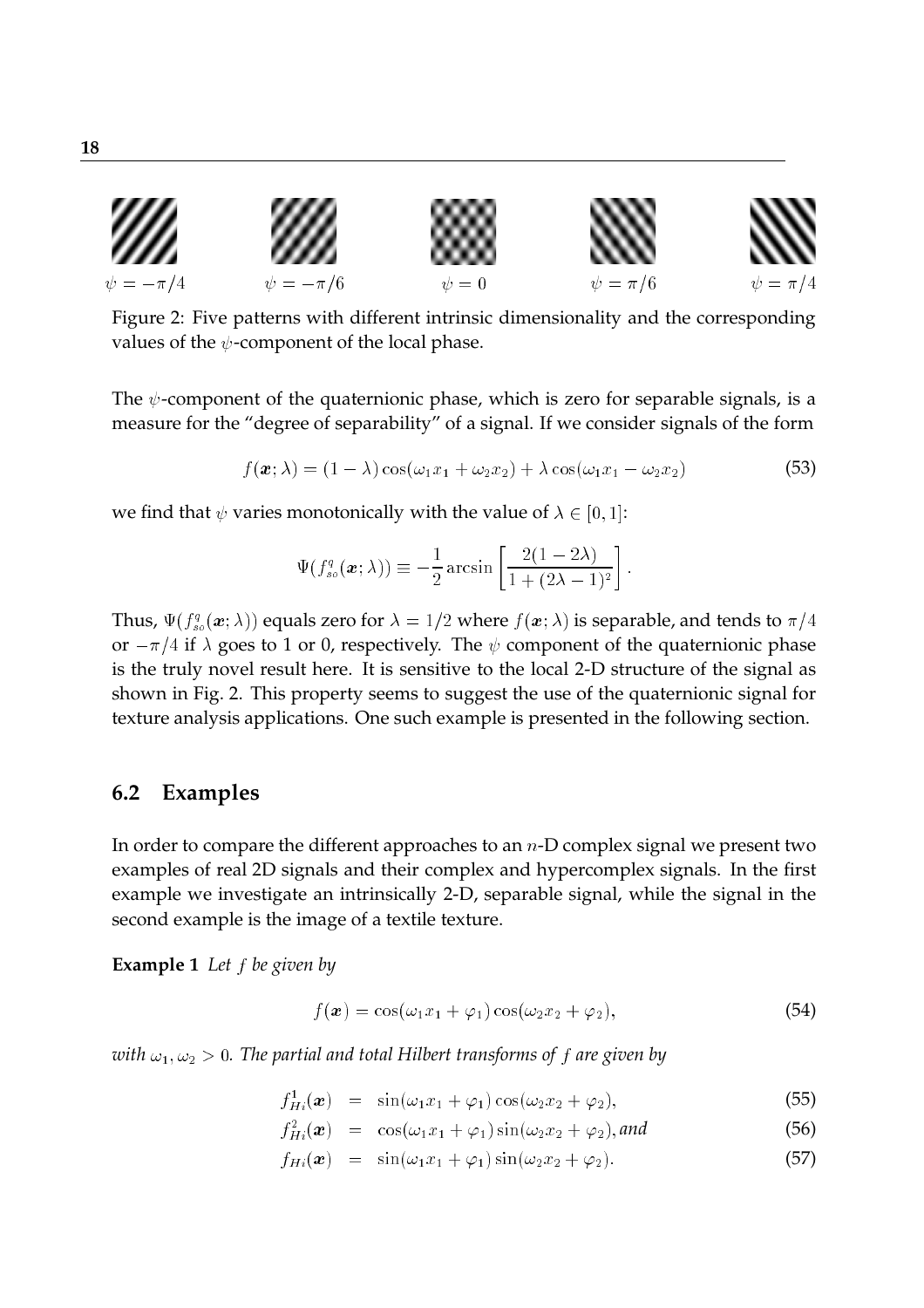

Figure 3: Example 1: 2-D input signal f with  $\omega_1 = 6\pi, \omega_2 = 8\pi$  (a). Local amplitude according to  $f_{tot}$  (b). Local amplitude (c) and phase (d) wrt.  $f_{part}^1$ . Local phase wrt.  $f_{so_1}$ (e) and  $f_{so_2}$  (f).  $\phi$  (g) and  $\theta$  (h) resulting from  $f_{so}^q$ .

*Consequently, the quaternionic signal of* <sup>f</sup> *is*

 $f_{so}^{q}(\bm{x}) = \exp(i(\omega_{1}x_{1} + \varphi_{1})) \exp(j(\omega_{2}x_{2} + \varphi_{2})).$ 

*The local amplitude of f is*  $|f_{so}^q(\bm{x})|\equiv 1.$  *The local phase is given by*  $\theta(\bm{x}) = \Theta(f_{so}^q) = (\omega_2 x_2 + \omega_1)^{1/2}$  $\mathcal{L}_{(2)}(\varphi_2) \ \mathrm{smooth}\ \pi$ ,  $\phi(\bm{x})\ =\ \Phi(f_{so}^q(\bm{x}))\ =\ (\omega_1x_1+\varphi_1) \ \mathrm{smooth}\ 2\pi\ \textit{if}\ \theta(\bm{x})\ =\ \Theta(f_{so}^q(\bm{x}))\ =\ (\omega_2x_2+\varphi_1) \ \mathrm{smooth}\ 2\pi$  $(\varphi_2)$  smod  $2\pi$  ,  $\phi(\bm{x}) = \Phi(f_{so}^q(\bm{x})) = (\omega_1x_1 + \varphi_1 + \pi)$  smod  $2\pi$  else.  $\psi(\bm{x}) = \Psi(f_{so}^q(\bm{x})) \equiv 0.$ 

Note, that the local phase components  $\phi$  and  $\theta$  are identical to the local phases of the separable components of the signal modulo  $\pi$ . This is generally true for separable signals as shown above (theorem 3).

The two complex signals with single orthant spectra (see Def. 6) of  $f$  are

$$
f_{so_1}(\boldsymbol{x}) = \exp(i(\omega_1 x_1 + \omega_2 x_2 + \varphi_1 + \varphi_2)) \tag{58}
$$

$$
f_{so_2}(\boldsymbol{x}) = \exp(i(-\omega_1 x_1 + \omega_2 x_2 - \varphi_1 + \varphi_2)), \qquad (59)
$$

Both local amplitudes are equal to 1 everywhere:  $|f_{so_1}(\boldsymbol{x})| = |f_{so_2}(\boldsymbol{x})| \equiv 1$ . The total complex signal is found to be

$$
f_{tot}(\boldsymbol{x}) = \cos(\omega_1 x_1 + \varphi_1) \cos(\omega_2 x_2 + \varphi_2) +
$$
  

$$
i \sin(\omega_1 x_1 + \varphi_1) \sin(\omega_2 x_2 + \varphi_2)
$$
 (60)

The partial complex signal is

$$
f_{part}^1(\boldsymbol{x}) = \cos(\omega_1 x_1 + \varphi_1) \cos(\omega_2 x_2 + \varphi_2) + i \sin(\omega_1 x_1 + \varphi_1) \cos(\omega_2 x_2 + \varphi_2), \qquad (61)
$$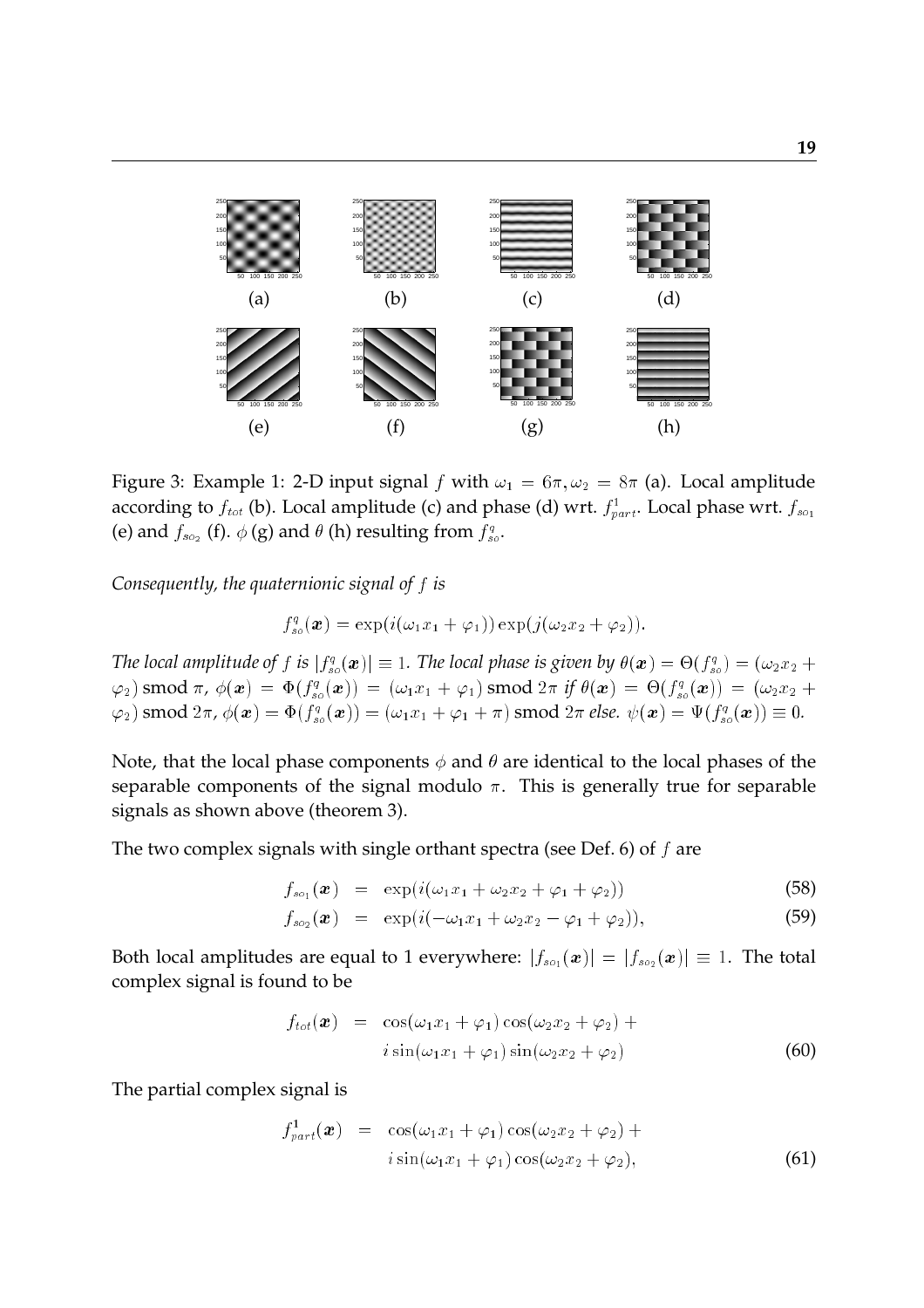Figure 4: A subregion of Brodatz' texture D77 taken from [30].



Figure 5: Example 3:  $f_{so_1}$  local amplitude (a) and local phase (b).  $f_{so_2}$ : local amplitude (c) and local phase (d).  $f^q$ : local amplitude (e)  $\varphi$  (f)  $\theta$  (g) and  $\psi$  (h).

with a local amplitude  $|f_{part}^1(\boldsymbol{x})|=|\cos(\omega_2x_2+\varphi_2)|.$ 

Some of the above results are shown in Fig. 3. Obviously, the total and the partial complex signals do not lead to reasonable definitions of the local amplitude in this case. The complex signals with single orthant spectra yield the correct local amplitude; the local phase is evaluated along the diagonals. The quaternionic signal yields the correct local amplitude too; the local phase components  $\phi$  and  $\theta$  correspond to the horizontal and vertical local phase.

**Example 2** *This example shows the complex signals with single orthant spectra and the quaternionic signal of the texture image shown in Fig. 4. As often done in practical applications of the complex signal, we evaluate the complex/quaternionic signals of a band-pass filtered version of the original signal. The band-pass filter in this example was tuned to the dominant frequency of the presented texture.*

It can be seen from Fig. 5(h) that the  $\psi$ -component of the quaternionic phase is sensitive to changes of a structure like the flaw in the textile shown in Fig. 4, which could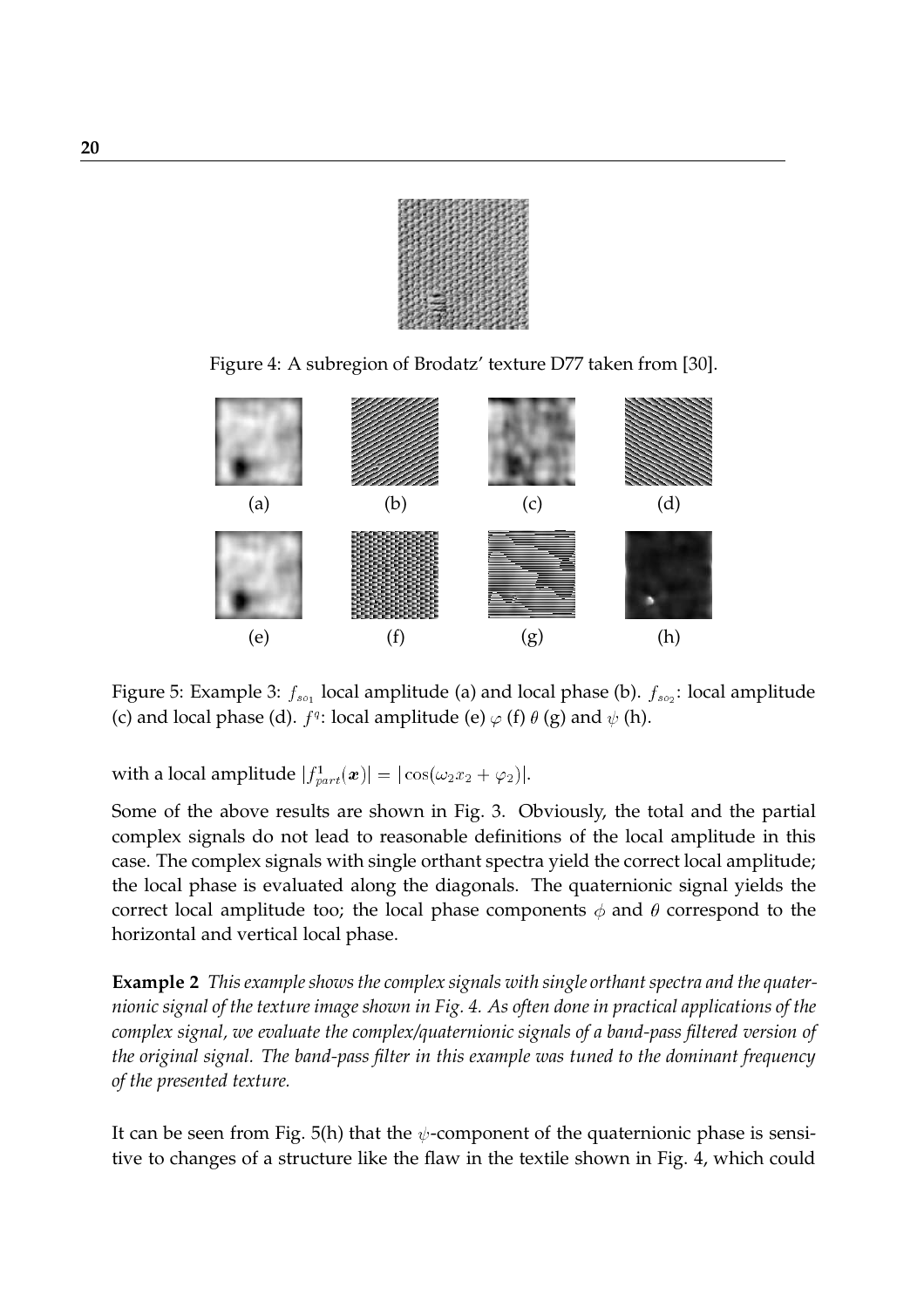

Figure 6: The texture from Fig. 4 seen under inhomogeneous lighting conditions (a). Magnitude (b) and  $\psi$ -phase (c) of its quaternionic signal.

be localized by thresholding the  $\psi$ -phase. Although this flaw can be clearly detected in the local amplitude image Fig.  $5(e)$  as well, the amplitude is not stable under inhomogeneous lighting conditions, whereas the  $\psi$ -phase is almost not affected by that (see Fig. 6).

### **7 Conclusion**

In this article we have reviewed different approaches towards  $n-D$  extensions of the concept of the analytic or complex signal first introduced by Gabor. Combining the complex signal with single orthant spectrum [9] and the hypercomplex Fourier transform, we proposed the hypercomplex signal as an  $n$ -D extension of the analytic signal. It could be shown that all these approaches are related, since they all rely on different combinations of the input signal with its partial and total Hilbert transforms. The partial complex signal and the total complex signal contain the input signal as real part. The partial complex signal is an intrinsically 1-D concept: It can be obtained by evaluating the 1-D analytic signal along lines parallel to the reference orientation and thus is insensitive to intrinsically  $n$ -D signal structure. The total complex signal does not lead a useful definition of the local phase as can be seen from the examples given in Sect. 6. The complex signal with single orthant spectrum proposed by Hahn yields an intrinsically  $n\text{-}\mathbf{D}$  complex signal. In order to keep the full signal information  $2^{n-1}$ complex signal with single orthant spectra have to be constructed. The hypercomplex signal proposed in this article gives access to intrinsically <sup>n</sup>-D signal structure (for 2-D this could be shown using the novel feature of the quaternionic phase) while being complete at the same time. The local phase of a hypercomplex signal has so far only been defined for 2-D signals.

Applications of the concepts introduced here can be found in [21]. In image processing the concept of the quaternionic signal can be used, where local filters are applied which yield a quaternionic signal as their filter response. These filters are quaternionic exten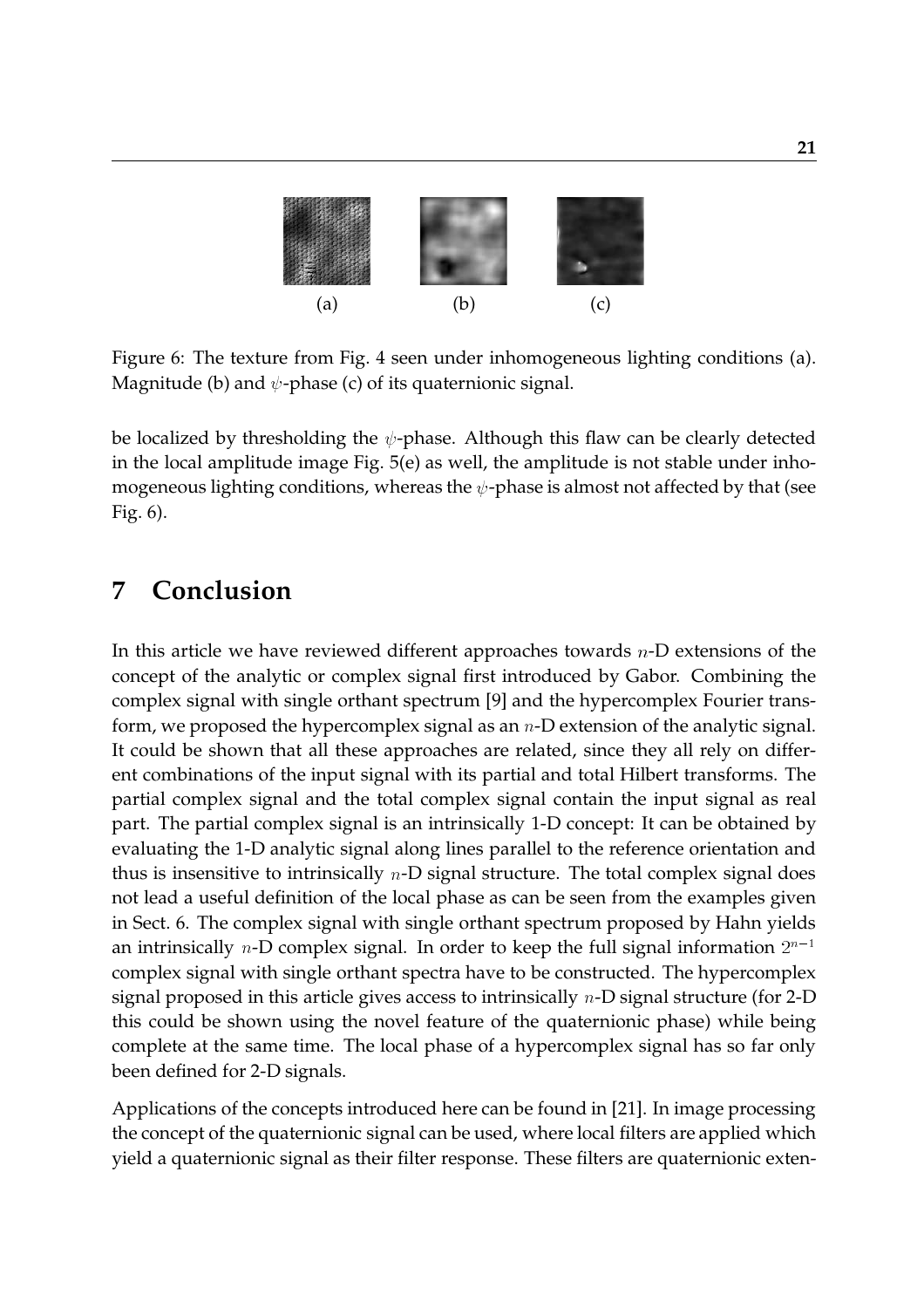sions of the well-known complex Gabor filters. As was demonstrated in an example in this article the quaternionic phase, especially the  $\psi$ -component can be a useful feature in texture analysis.

In addition to the extensions made here, there is yet another possible extension of the Hilbert transform to *n*-D, namely Riesz transforms [31]. These transforms should be considered for the use in signal processing as well. First results of their rediscovery in the framework of geometric algebra as spherical Hilbert transform can be found in [32]. In [33] Riesz transforms are used in the context of image processing. Riesz transforms are convenient for the use with intrinsically 1-D signals of arbitrary orientation embedded in  $n$ -D space, whereas the current article dealt with intrinsically  $n$ -D signals.

#### **Acknowledgement**

The work reported here was performed while the first author was a member of the Cognitive Systems Group at the Computer Science Department of the University of Kiel, Germany. This work was supported by the German National Merit Foundation (Studienstiftung des Deutschen Volkes) and by the German Research Association (DFG), Grant So-320/2-1. The authors gratefully acknowledge the discussions with Prof. S. Hahn on the subject of this report and his interest in our work.

## **References**

- [1] D. Gabor, "Theory of communication," *Journal of the IEE*, vol. 93, pp. 429–457, 1946.
- [2] A.C. Bovik, M. Clark, and W. Geisler, "Multichannel texture analysis using localized spatial filters," *IEEE Transactions on Pattern Analysis and Machine Intelligence*, vol. 12, no. 1, pp. 55–73, 1990.
- [3] T. S. Lee, "Image representation using 2d Gabor wavelets," *IEEE Transactions on Pattern Analysis and Machine Intelligence*, vol. 18, no. 10, pp. 959–971, Oct. 1996.
- [4] S. Haykin, *Communication Systems*, New York, Wiley, 2nd edition, 1987.
- [5] R.R. Ernst, W.P. Aue, P. Bachmann, J. Karhan, A. Kumar, and L. Müller, "Twodimensional NMR spectroscopy," in *Proc. 4th Ampère Int. Summer School, Pula*, *Yugoslavia*, 1976.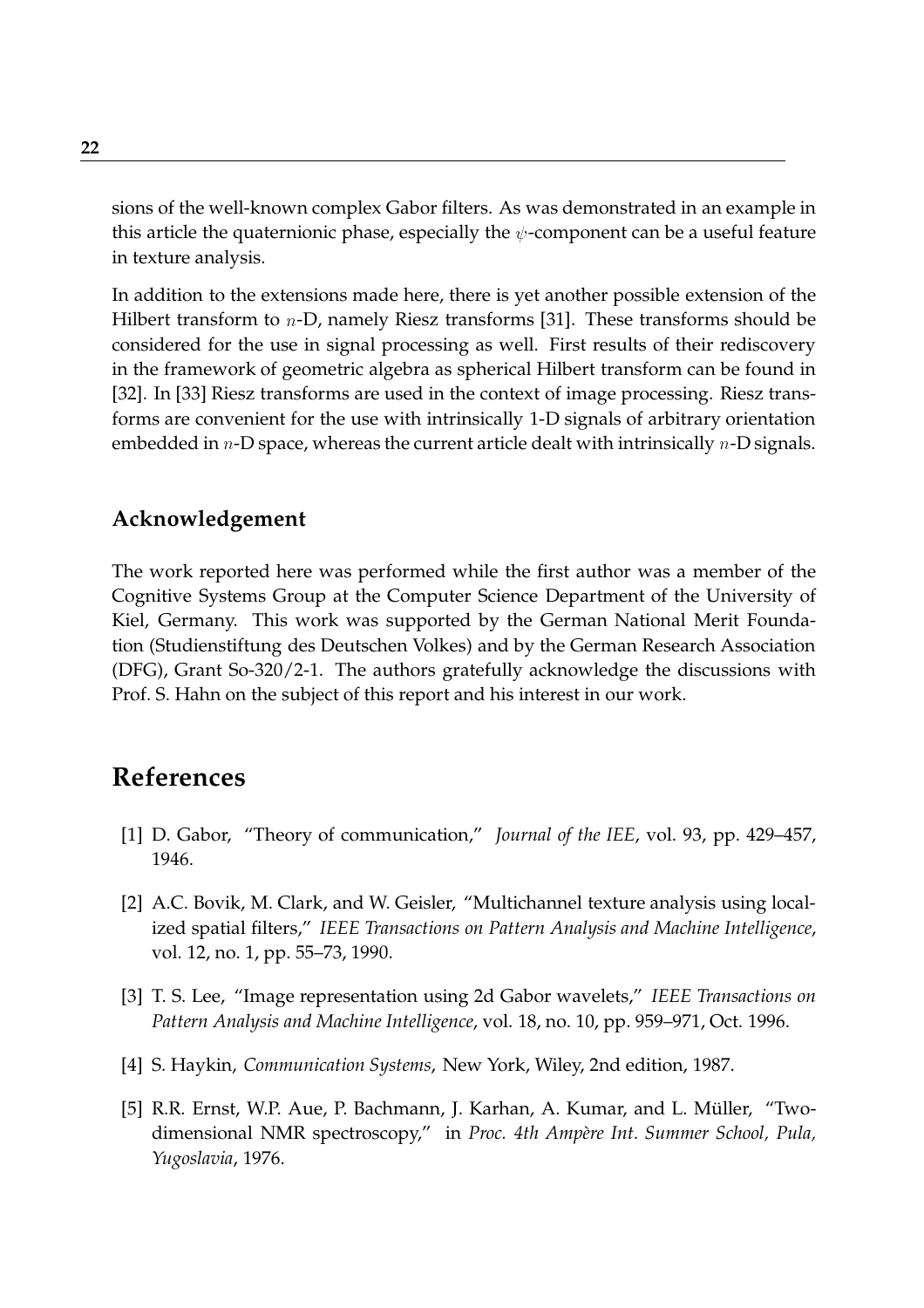- [6] Misac N. Nabighian, "The analytic signal of two-dimensional magnetic bodies with polygonal cross-section: its properties and use for automated anomaly interpretation," *Geophysics*, vol. 37, no. 3, pp. 507–517, June 1972.
- [7] Misac N. Nabighian, "Toward a three-dimensional automatic interpretation of potential field data via generalized Hilbert transforms: Fundamental relations," *Geophysics*, vol. 49, no. 6, pp. 780–786, June 1984.
- [8] G. Krieger and Chr. Zetzsche, "Nonlinear image operators for the evaluation of local intrinsic dimensionality," *IEEE Trans. Image Processing*, vol. 5, no. 6, pp. 1026– 1042, 1996.
- [9] S. L. Hahn, "Multidimensional complex signals with single-orthant spectra," *Proc. IEEE*, vol. 80, no. 8, pp. 1287–1300, 1992.
- [10] F. Brackx, R. Delanghe, and F. Sommen, *Clifford analysis*, vol. 76 of *Research Notes in Mathematics*, Pitman Advanced Publishing Program, Boston, London, Melbourne, 1982.
- [11] A.V. Oppenheim and Lim J.S., "The importance of phase in signals," *Proc. IEEE*, vol. 69, no. 5, pp. 529–541, 1981.
- [12] P. Kovesi, *Invariant Measures of Image Features from Phase Information*, Ph.D. thesis, University of Western Australia, 1996.
- [13] R. Bracewell, *The Fourier Transform and its Applications*, McGraw Hill, 1986.
- [14] B. Boashash, "Estimating and interpreting the instantaneous frequency of a signals—part 1: Fundamentals," *Proceedings of the IEEE*, vol. 80, no. 4, pp. 520– 538, 1992.
- [15] H. Stark, "An extension of the Hilbert transform product theorem," *Proc. IEEE*, vol. 59, pp. 1359–1360, 1971.
- [16] S. L. Hahn, *Hilbert Transforms in Signal Processing*, Artech House, Boston, London, 1996.
- [17] F. Peyrin, Y.M. Zhu, and R. Goutte, "Extension of the notion of analytic signals for multidimensional signals. Application to images.," in *Signal Processing III: Theories and Applications*, I.T. Young et al., Ed. 1986, pp. 677–680, Amsterdam: North-Holland.
- [18] S.L. Hahn, "Complex signals with single-orthant spectra as boundary distributions of multidimensional analytic functions," Tech. Rep. 1, Institute of Radioelectronics, Warsaw University of Technology, 1999.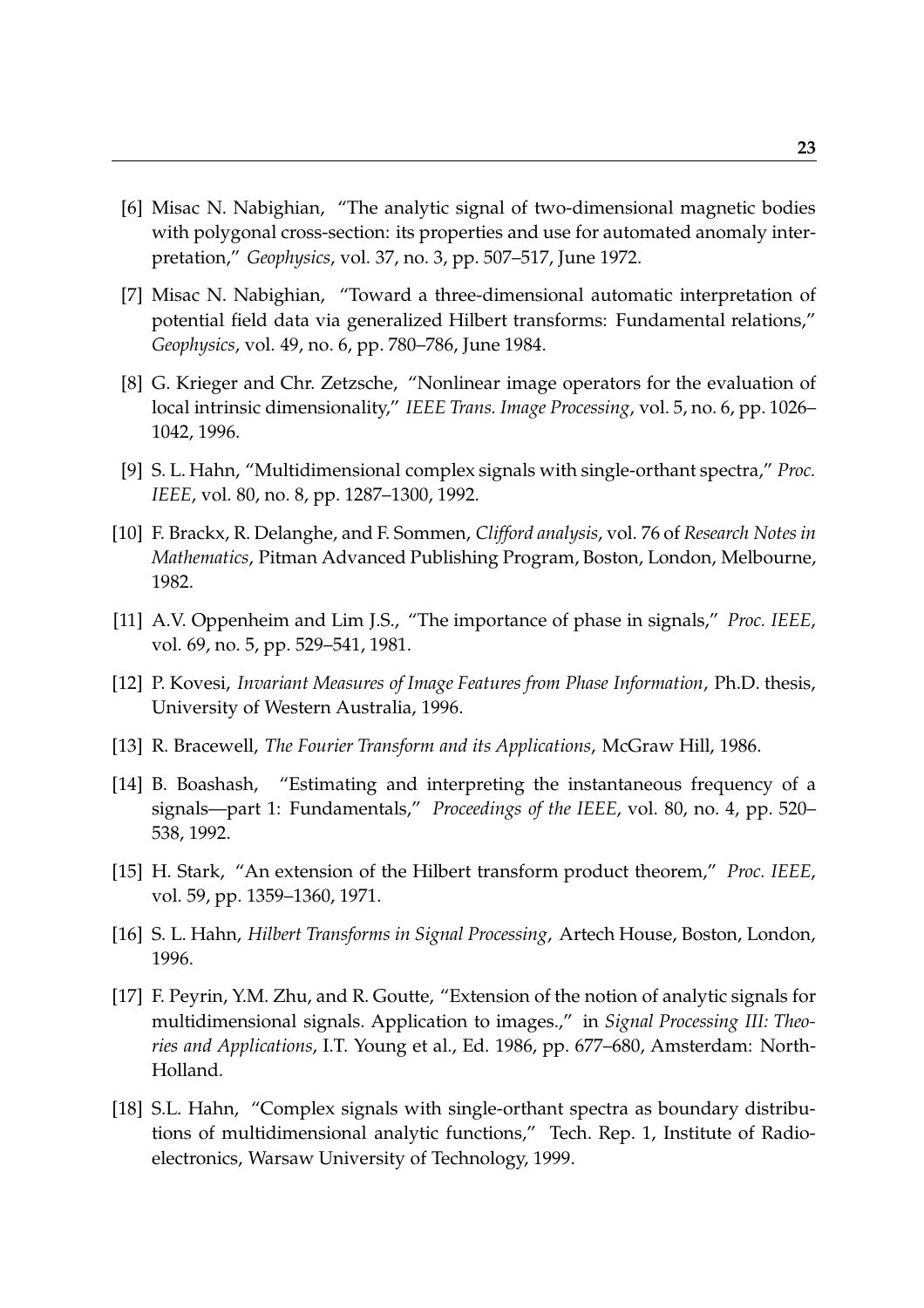- [19] P. Lounesto, *Clifford Algebras and Spinors*, Cambridge University Press, 1997.
- [20] I.L. Kantor and A.S. Solodovnikov, *Hypercomplex Numbers*, Springer Verlag, Berlin et al., 1989.
- [21] Th. Bülow, "Hypercomplex spectral signal representations for the processing and analysis of images," Tech. Rep. 9903, Institut of Computer Science and Applied Mathematics, Christian-Albrechts-University of Kiel, Germany, August 1999, The report contains the PhD thesis of the author, http://www.ks.informatik.unikiel.de/reports/reports.html.
- [22] Th. Bülow and G. Sommer, "A novel approach to the 2d analytic signal," in *F. Solina and A. Leonardis (Eds.), CAIP'99, Ljubljana, Slovenia, 1999*, 1999, 25-32.
- [23] R.R. Ernst, G. Bodenhausen, and A. Wokaun, *Principles of Nuclear Megnetic Resonance in One and Two Dimensions*, Oxford Science Publications, 1985.
- [24] T.A. Ell, *Hypercomplex Spectral Transformations*, Ph.D. thesis, University of Minnesota, 1992.
- [25] T.A. Ell, "Quaternion Fourier transforms for analysis of 2-dimensional linear timeinvariant partial-differential systems," in *Proc. 32nd IEEE Conf. on Decision and Control, San Antonio, TX, USA, 15-17 Dec.*, 1993, pp. 1830–1841.
- [26] S.J. Sangwine, "Fourier transforms of colour images using quaternion or hypercomplex numbers," *Electronics Letters*, vol. 32, no. 21, pp. 1979–1980, 1996.
- [27] V.M. Chernov, "Discrete orthogonal transforms with data representation in composition algebras," in *Scandinavian Conference on Image Analysis, Uppsala, Sweden, 1995*, 1995, pp. 357–364.
- [28] A. Korn and M. Korn, *Mathematical Handbook for Scientists and Engineers*, McGray-Hill Book Company, 1968.
- [29] D.H. Sattinger and O.L. Weaver, *Lie Groups and Algebras with Applications to Physics, Geometry, and Mechanics*, Number 61 in Applied Mathematical Sciences. Springer-Verlag, 1986.
- [30] P. Brodatz, *Textures: A photographic Album for Artists and Designers*, New York: Dover, 1966.
- [31] E.M. Stein and G. Weiss, *Introduction to Fourier Analysis on Euclidean Spaces*, Princeton University Press, New Jersey, 1971.